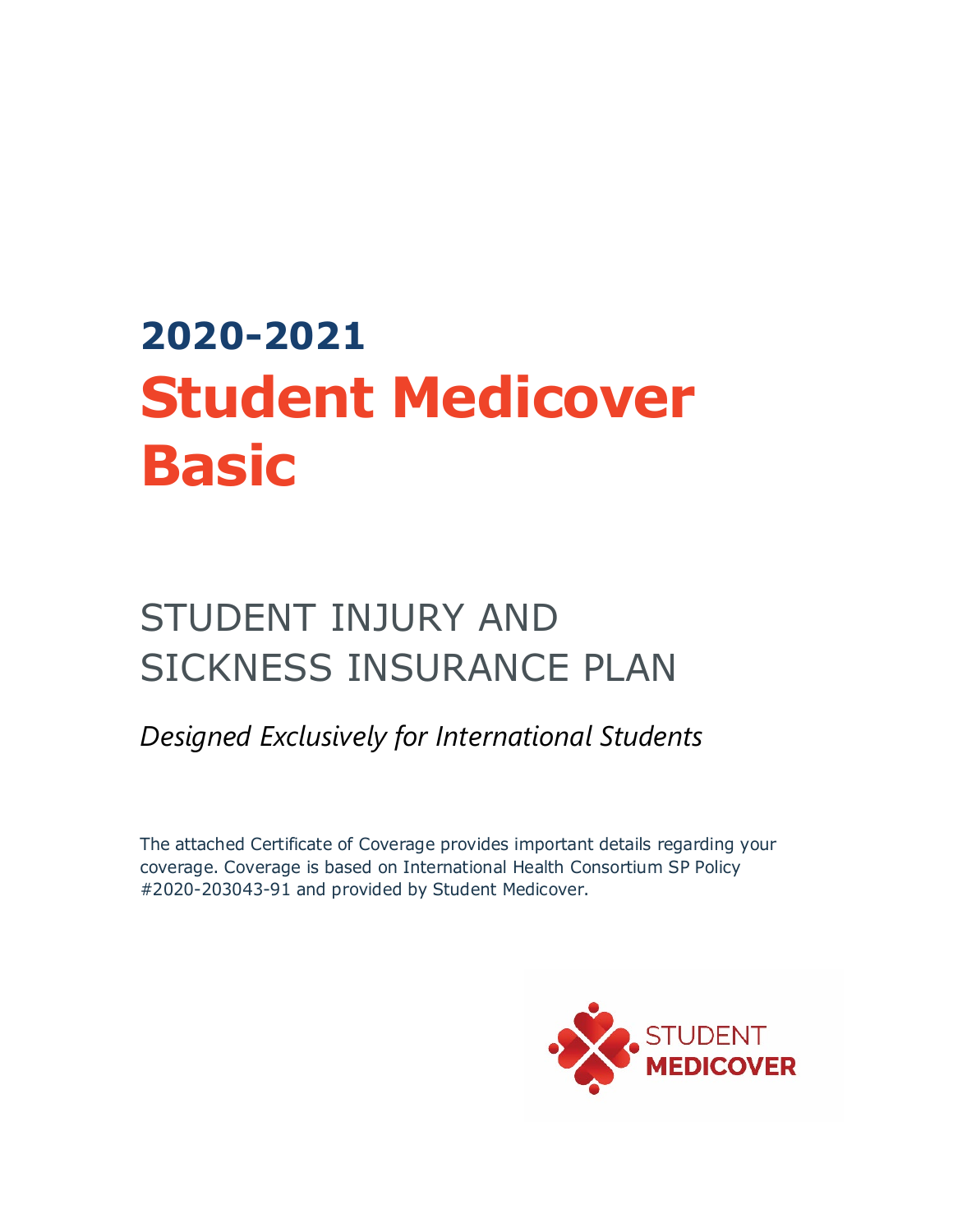## **H&W Indemnity (SPC), Ltd. for and on behalf of Student Resources SP**

**Governors Square, Building 4, 2nd Floor, 23 Lime Tree Bay Avenue P.O. Box 1051, Grand Cayman, BWI**

## **INTERNATIONAL STUDENT INJURY AND SICKNESS INSURANCE PLAN**

## **CERTIFICATE OF COVERAGE**

MEDICOVER BASIC

Designed Exclusively for International Students

Available through

STUDENT MEDICOVER SP

2020-2021

#### **This Certificate of Coverage is Part of Policy # 2020-203043-91**

This Certificate of Coverage ("Certificate") is part of the contract between H&W Indemnity (SPC), Ltd. for and on behalf of Student Resources SP (hereinafter referred to as the "Company") and the Policyholder.

Please keep this Certificate as an explanation of the benefits available to the Insured Person under the contract between the Company and the Policyholder. This Certificate is not a contract between the Insured Person and the Company. Amendments or endorsements may be delivered with the Certificate or added thereafter. The Master Policy is on file with the Policyholder and contains all of the provisions, limitations, exclusions, and qualifications of your insurance benefits, some of which may not be included in this Certificate. The Master Policy is the contract and will govern and control the payment of benefits.

#### **READ THIS ENTIRE CERTIFICATE CAREFULLY. IT DESCRIBES THE BENEFITS AVAILABLE UNDER THE POLICY. IT IS THE INSURED PERSON'S RESPONSIBILITY TO UNDERSTAND THE TERMS AND CONDITIONS IN THIS CERTIFICATE.**

Underwritten by: H&W Indemnity (SPC), Ltd. for and on behalf of **Student Resources SP** A UnitedHealth Group Company Administered by: UnitedHealthcare **Student**Resources P.O. Box 809025 Dallas, TX 75380-9025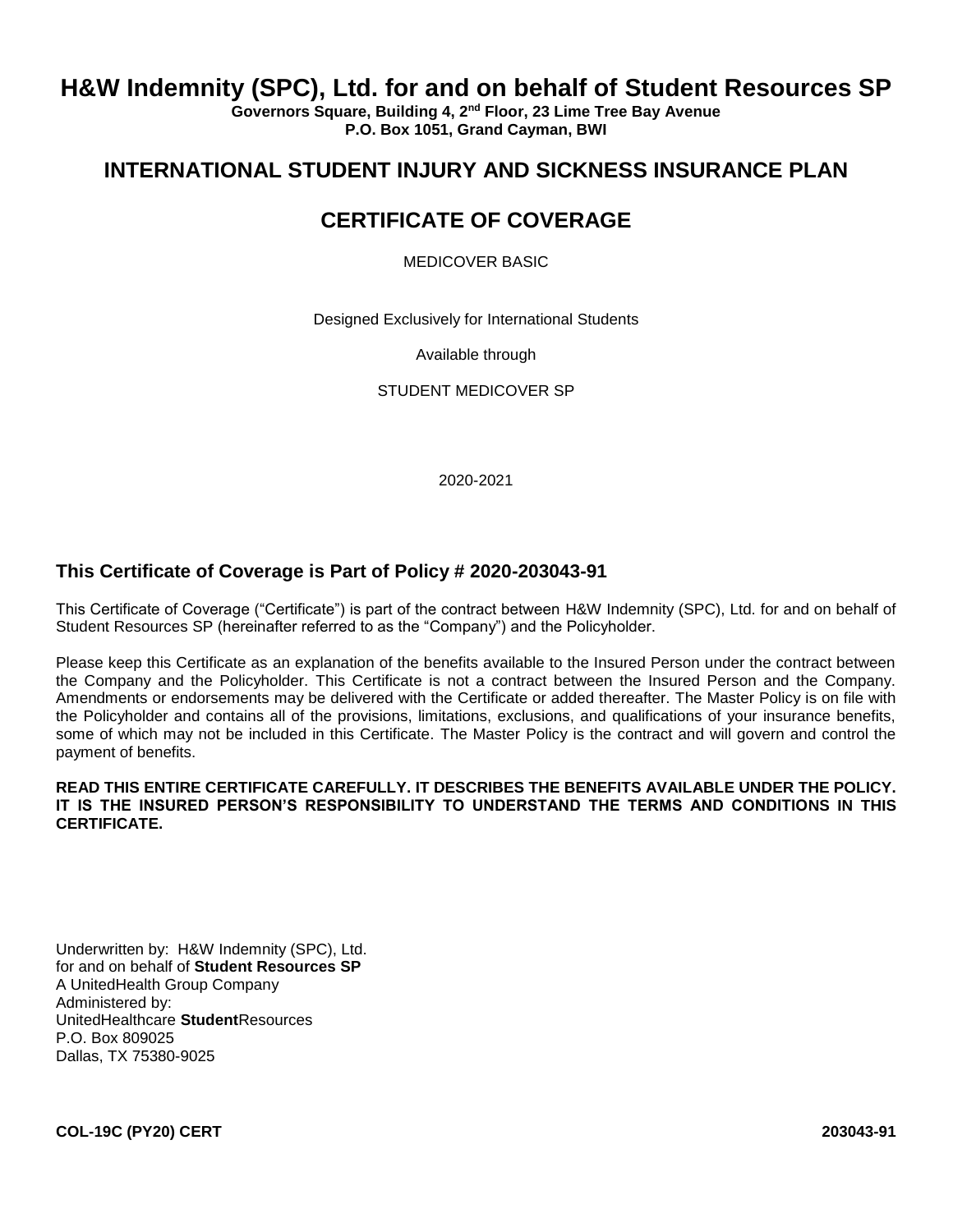## **Table of Contents**

| <b>Additional Policy Documents</b> |  |
|------------------------------------|--|
|                                    |  |
|                                    |  |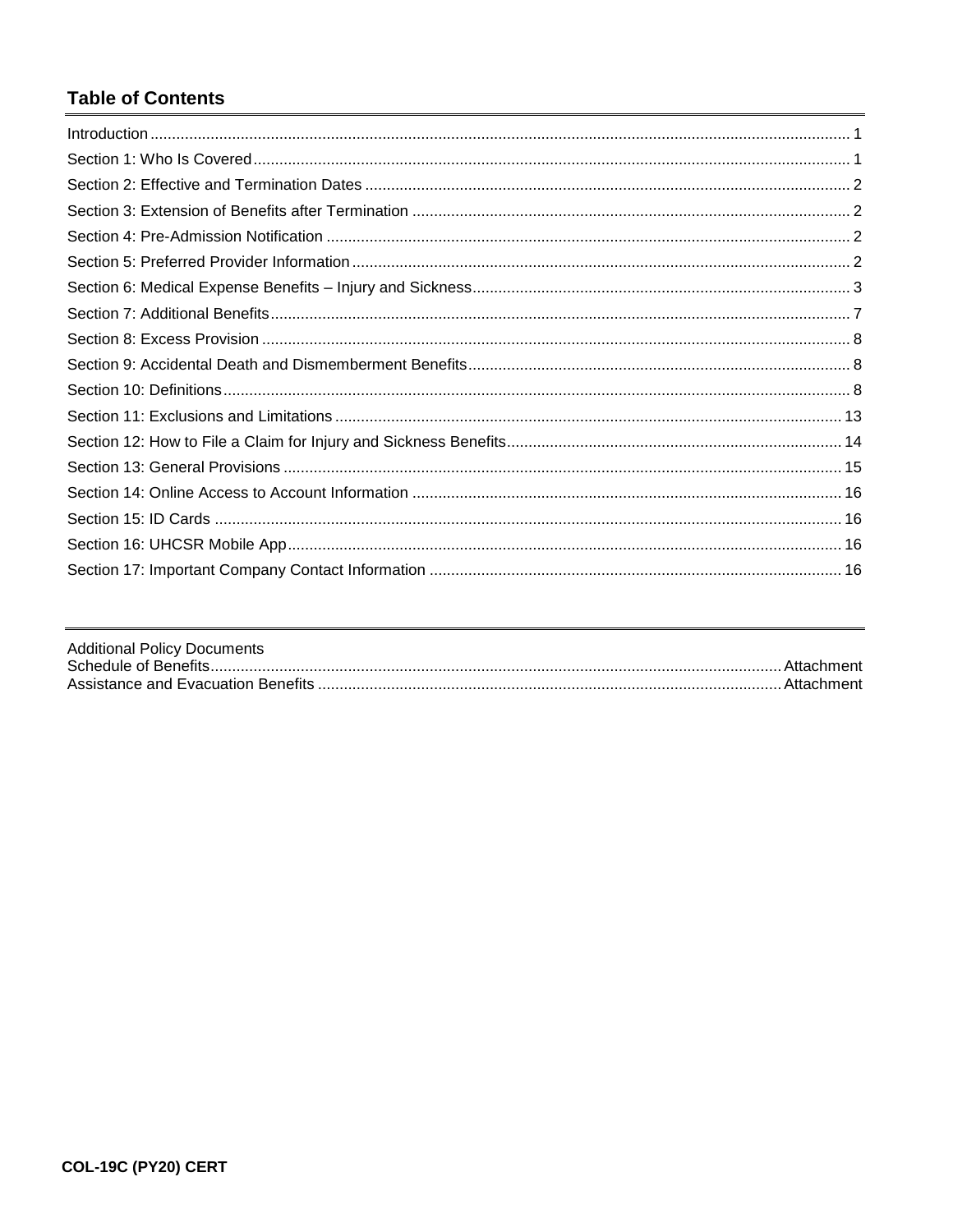#### <span id="page-3-0"></span>**Introduction**

Welcome to the [UnitedHealthcare StudentResources International Student Injury and Sickness Insurance Plan. This plan is underwritten by H&W Indemnity (SPC), Ltd. for and on behalf of Student Resources SP ("the Company").

The Company will provide the benefits described in this Certificate to Insured Persons, as defined in the Definitions section of this Certificate. This Certificate is not a contract between the Insured Person and the Company. Keep this Certificate with other important papers so that it is available for future reference.

This plan is a preferred provider organization or "PPO" plan. It provides a higher level of coverage when Covered Medical Expenses are received from healthcare providers who are part of the plan's network of "Preferred Providers." The plan also provides coverage when Covered Medical Expenses are obtained from healthcare providers who are not Preferred Providers, known as "Out-of-Network Providers." However, a lower level of coverage may be provided when care is received from Out-of-Network Providers and the Insured Person may be responsible for paying a greater portion of the cost.

To receive the highest level of benefits from the plan, the Insured Person should obtain covered services from Preferred Providers whenever possible. The easiest way to locate Preferred Providers is through the plan's web site at www.smcovered.com. The web site will allow the Insured to easily search for providers by specialty and location.

The Insured may also call the Customer Service Department at 1-866-352-8632, toll free, for assistance in finding a Preferred Provider.

Please feel free to call the Customer Service Department with any questions about the plan. The telephone number is 1- 866-352-8632. The Insured can also write to the Company administrator at:

StudentResources(SPC) Ltd., A UnitedHealth Group Company P.O. Box 809025 Dallas, TX 75380-9025

#### <span id="page-3-1"></span>**Section 1: Who Is Covered**

The Master Policy covers students and their eligible Dependents who have met the Policy's eligibility requirements (as shown below) and who:

- 1. Are properly enrolled in the plan, and
- 2. Pay the required premium.

International students or other persons with a current passport who: 1) are engaged in educational activities; 2) are temporarily located outside his/her home country as a non-resident alien; 3) have not obtained permanent residency status in the U.S.; and 4) are enrolled in an associate, bachelor, master or Ph.D. degree program at a university or other educational institution, with no less than 6 credit hours (unless such school's full-time status requires less credited hours or if student is graduating at the end of the term for which coverage is purchased) ; Visiting Scholars, Optional Practical Training Students and formal English as a Second Language program students with an F-1 or J1 visa are eligible to enroll in this insurance Plan. The six credit hour requirement is waived for Summer if the applicant was enrolled in this plan as a full-time student in the immediately preceding Spring term.

Eligible students who do enroll may also insure their Dependents. Eligible Dependents are the student's legal spouse and dependent children under 26 years of age.

The student (Named Insured, as defined in this Certificate) must actively attend classes for at least the first 31 days after the date for which coverage is purchased with the exception of International Visiting Scholars or those engaged in an Optional Practical TrainingProgram. Home study, correspondence, and online courses do not fulfill the eligibility requirements that the student actively attend classes. The Company maintains its right to investigate eligibility or student status and attendance records to verify that the Policy eligibility requirements have been met. If and whenever the Company discovers that the Policy eligibility requirements have not been met, its only obligation is refund of premium.

The eligibility date for Dependents of the Named Insured shall be determined in accordance with the following:

- 1. If a Named Insured has Dependents on the date he or she is eligible for insurance.
- 2. If a Named Insured acquires a Dependent after the Effective Date, such Dependent becomes eligible:
	- a. On the date the Named Insured acquires a legal spouse.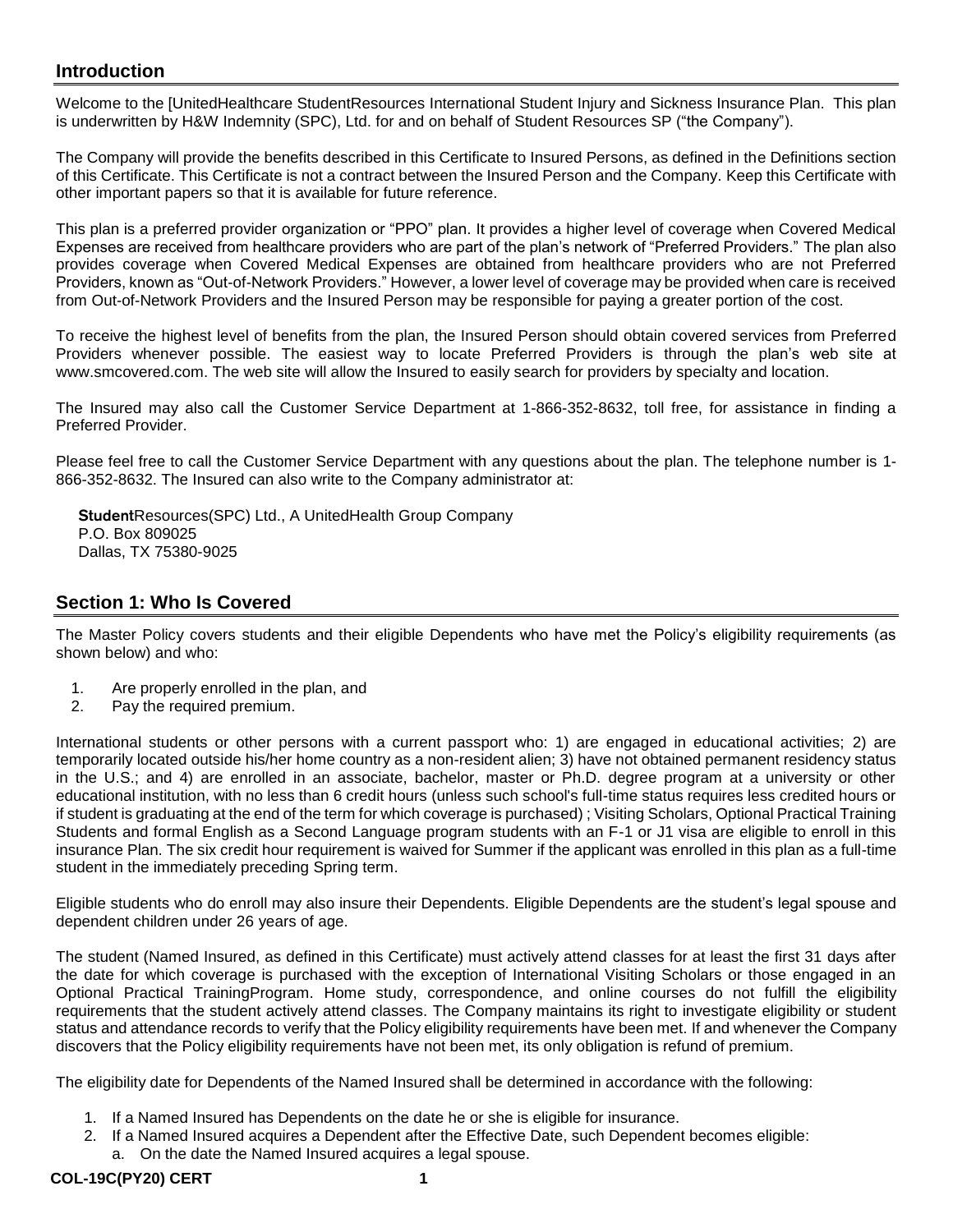b. On the date the Named Insured acquires a dependent child who is within the limits of a dependent child set forth in the Definitions section of this Certificate.

Dependent eligibility expires concurrently with that of the Named Insured.

U.S. citizens are not eligible for coverage as a student or Dependent.

#### <span id="page-4-0"></span>**Section 2: Effective and Termination Dates**

The Master Policy on file with the Consortium Sponsor becomes effective at 12:01 a.m., July 1, 2020. The Insured Person's coverage becomes effective on the first day of the period for which premium is paid or the date the enrollment form and full premium are received by the Company (or its authorized representative), whichever is later.

The Master Policy terminates at 11:59 p.m., September 30, 2021. The Insured Person's coverage terminates on that date or at the end of the period through which premium is paid, whichever is earlier. Twelve (12) months is the maximum time coverage can be effective under any Policy Year for any Insured Person. Dependent coverage will not be effective prior to that of the Insured student or extend beyond that of the Insured student.

There is no pro-rata or reduced premium payment for late enrollees. Refunds of premiums are allowed only upon entry into the armed forces.

The Master Policy is a non-renewable one year term insurance Policy. The Master Policy will not be renewed.

#### <span id="page-4-1"></span>**Section 3: Extension of Benefits after Termination**

The coverage provided under the Policy ceases on the Termination Date. However, if an Insured is Hospital Confined on the Termination Date from a covered Injury or Sickness for which benefits were paid before the Termination Date, Covered Medical Expenses for such Injury or Sickness will continue to be paid as long as the condition continues but not to exceed 90 days after the Termination Date.

The total payments made in respect of the Insured for such condition both before and after the Termination Date will never exceed the Maximum Benefit.

After this Extension of Benefits provision has been exhausted, all benefits cease to exist, and under no circumstances will further payments be made.

#### <span id="page-4-2"></span>**Section 4: Pre-Admission Notification**

UnitedHealthcare should be notified of all Hospital Confinements prior to admission.

- 1. **PRE-NOTIFICATION OF MEDICAL NON-EMERGENCY HOSPITALIZATIONS:** The patient, Physician or Hospital should telephone 1-877-295-0720 at least five working days prior to the planned admission.
- 2. **NOTIFICATION OF MEDICAL EMERGENCY ADMISSIONS:** The patient, patient's representative, Physician or Hospital should telephone 1-877-295-0720 within two working days of the admission to provide notification of any admission due to Medical Emergency.

UnitedHealthcare is open for Pre-Admission Notification calls from 8:00 a.m. to 6:00 p.m. C.S.T., Monday through Friday. Calls may be left on the Customer Service Department's voice mail after hours by calling 1-877-295-0720.

**IMPORTANT:** Failure to follow the notification procedures will not affect benefits otherwise payable under the Policy; however, pre-notification is not a guarantee that benefits will be paid.

#### <span id="page-4-3"></span>**Section 5: Preferred Provider Information**

**"Preferred Providers"** are the Physicians, Hospitals and other health care providers who have contracted to provide specific medical care at negotiated prices. Preferred Providers in the local school area are:

#### UnitedHealthcare Options PPO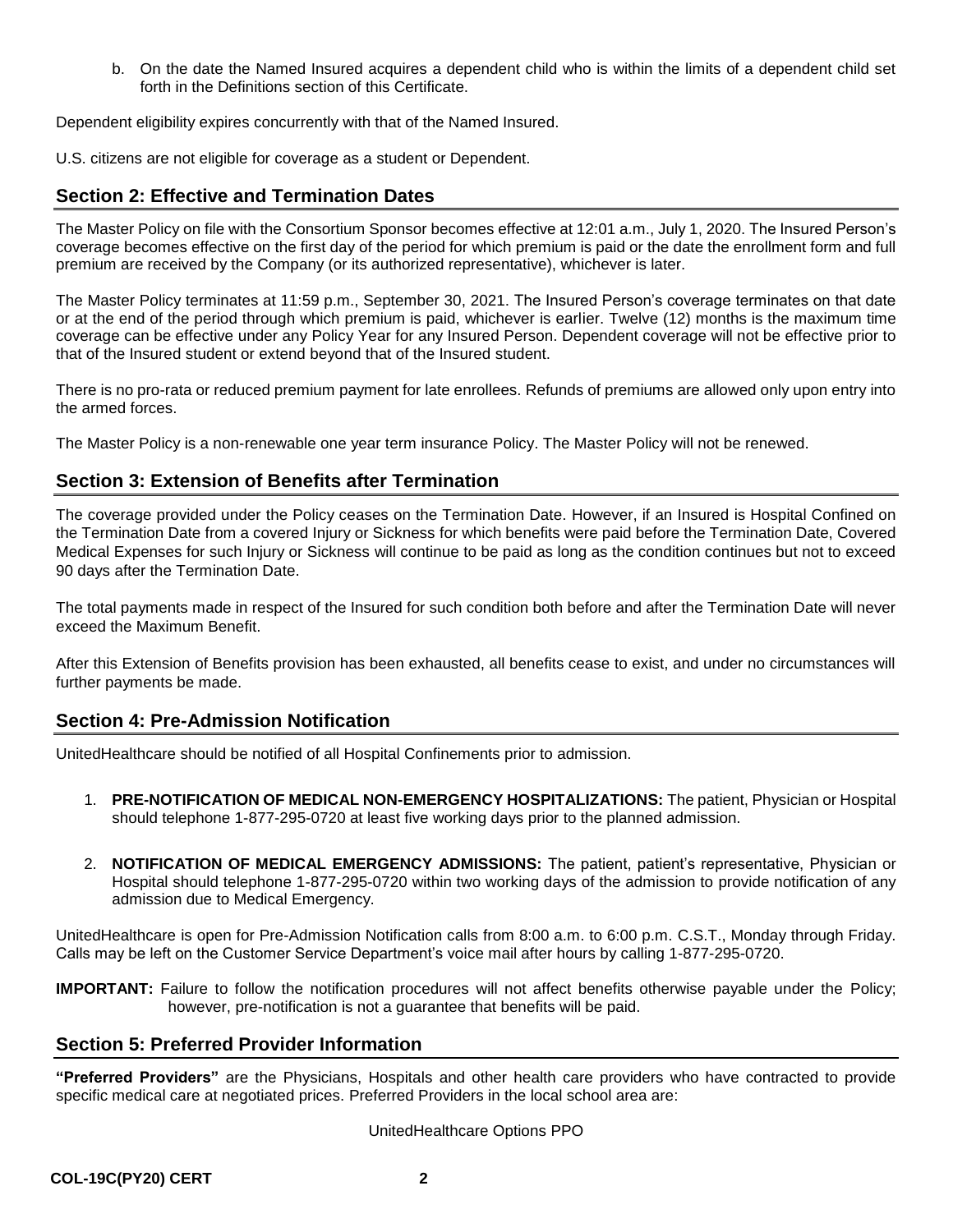The availability of specific providers is subject to change without notice. A list of Preferred Providers is located on the plan's web site at www.smcovered.com. Insureds should always confirm that a Preferred Provider is participating at the time services are required by calling the Company at 1-866-352-8632 and/or by asking the provider when making an appointment for services.

"**Preferred Allowance**" means the amount a Preferred Provider will accept as payment in full for Covered Medical Expenses.

**"Out of Network"** providers have not agreed to any prearranged fee schedules. Insureds may incur significant out-ofpocket expenses with these providers. Charges in excess of the insurance payment are the Insured's responsibility.

"**Network Area**" means the 50 mile radius around the local school campus the Named Insured is attending.

Regardless of the provider, each Insured is responsible for the payment of their Deductible. The Deductible must be satisfied before benefits are paid. The Company will pay according to the benefit limits in the Schedule of Benefits.

#### **Inpatient Expenses**

**Preferred Providers** – Eligible Inpatient expenses at a Preferred Provider will be paid at the Coinsurance percentages specified in the Schedule of Benefits, up to any limits specified in the Schedule of Benefits. Preferred Hospitals include UnitedHealthcare Options PPO United Behavioral Health (UBH) facilities. Call 1-866-352-8632 for information about Preferred Hospitals.

**Out-of-Network Providers** - If Inpatient care is not provided at a Preferred Provider, eligible Inpatient expenses will be paid according to the benefit limits in the Schedule of Benefits.

#### **Outpatient Hospital Expenses**

Preferred Providers may discount bills for outpatient Hospital expenses. Benefits are paid according to the Schedule of Benefits. Insureds are responsible for any amounts that exceed the benefits shown in the Schedule, up to the Preferred Allowance.

#### **Professional & Other Expenses**

Benefits for Covered Medical Expenses provided by UnitedHealthcare Options PPO will be paid at the Coinsurance percentages specified in the Schedule of Benefits or up to any limits specified in the Schedule of Benefits. All other providers will be paid according to the benefit limits in the Schedule of Benefits.

#### <span id="page-5-0"></span>**Section 6: Medical Expense Benefits – Injury and Sickness**

This section describes Covered Medical Expenses for which benefits are available. **Please refer to the attached Schedule of Benefits for benefit details.**

Benefits are payable for Covered Medical Expenses (see Definitions) less any Deductible incurred by or for an Insured Person for loss due to Injury or Sickness subject to: a) the Policy Maximum Benefit as set forth in the Schedule of Benefits; b)the maximum amount for specific services as set forth in the Schedule of Benefits; and c) any Coinsurance or Copayment amounts set forth in the Schedule of Benefits or any benefit provision hereto. Read the "Definitions" section and the "Exclusions and Limitations" section carefully.

No benefits will be paid for services designated as "No Benefits" in the Schedule of Benefits or for any matter described in Exclusions and Limitations. If a benefit is designated, Covered Medical Expenses include:

#### **Inpatient**

#### 1. **Room and Board Expense.**

Daily semi-private room rate when confined as an Inpatient and general nursing care provided and charged by the Hospital.

#### 2. **Intensive Care.**

If provided in the Schedule of Benefits.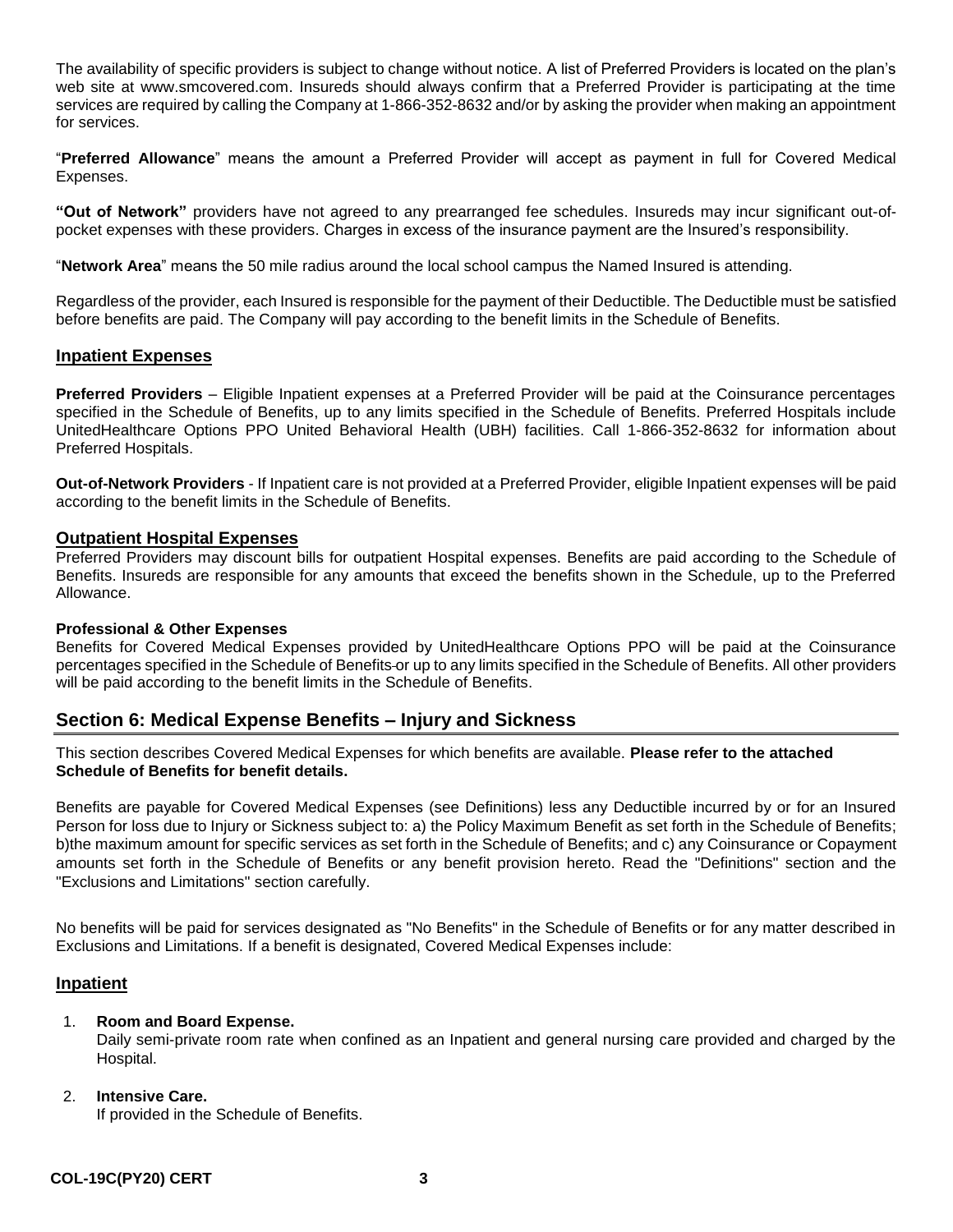#### 3. **Hospital Miscellaneous Expenses.**

When confined as an Inpatient or as a precondition for being confined as an Inpatient.

Benefits will be paid for services and supplies such as:

- The cost of the operating room.
- Laboratory tests.
- X-ray examinations.
- Anesthesia.
- Drugs (excluding take home drugs) or medicines.
- Therapeutic services.
- Supplies.

In computing the number of days payable under this benefit, the date of admission will be counted, but not the date of discharge.

#### 4. **Routine Newborn Care.**

If provided in the Schedule of Benefits. While Hospital Confined and routine nursery care provided immediately after birth.

Benefits will be paid for an inpatient stay of at least:

- 48 hours following a vaginal delivery.
- 96 hours following a cesarean section delivery.

If the mother agrees, the attending Physician may discharge the newborn earlier than these minimum time frames.

#### 5. **Surgery.**

Physician's fees for Inpatient surgery.

#### 6. **Anesthetist Services.**

Professional services administered in connection with Inpatient surgery.

#### 7. **Registered Nurse's Services.**

Registered Nurse's services which are all of the following:

- Private duty nursing care only.
- Received when confined as an Inpatient.
- Ordered by a licensed Physician.
- A Medical Necessity.

General nursing care provided by the Hospital is not covered under this benefit.

#### 8. **Physician's Visits.**

Non-surgical Physician services when confined as an Inpatient.

#### 9. **Pre-admission Testing**

Benefits are limited to routine tests such as:

- Complete blood count.
- Urinalysis.
- Chest X-rays.

If otherwise payable under the Policy, major diagnostic procedures such as those listed below will be paid under the Hospital Miscellaneous benefit:

- CT-scans.
- NMR's.
- Blood chemistries.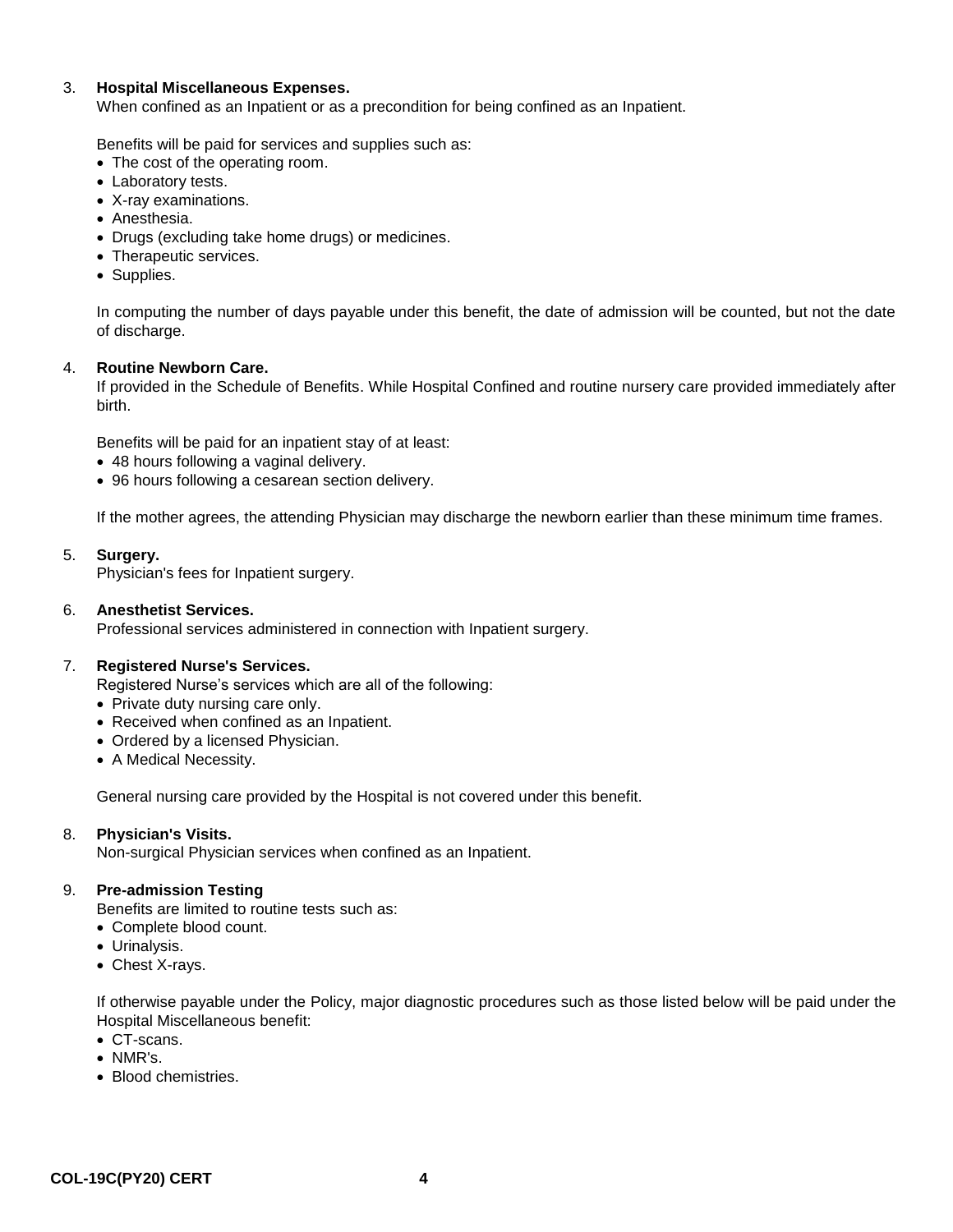#### **Outpatient**

#### 10. **Surgery.**

Physician's fees for outpatient surgery.

#### 11. **Day Surgery Miscellaneous.**

Facility charge and the charge for services and supplies in connection with outpatient day surgery; excluding non-scheduled surgery; and surgery performed in a Hospital emergency room; trauma center; Physician's office; or clinic.

#### 12. **Anesthetist Services.**

Professional services administered in connection with outpatient surgery.

#### 13. **Physician's Visits.**

Services provided in a Physician's office for the diagnosis and treatment of a Sickness or Injury. Benefits do not apply when related to surgery or Physiotherapy.

#### 14. **Physiotherapy.**

Includes but is not limited to the following rehabilitative services (including Habilitative Services):

- Physical therapy.
- Occupational therapy.
- Cardiac rehabilitation therapy.
- Manipulative treatment.
- Speech therapy. Other than as provided for Habilitative Services, speech therapy will be paid only for the treatment of speech, language, voice, communication and auditory processing when the disorder results from Injury, trauma, stroke, surgery, cancer or vocal nodules.

#### 15. **Medical Emergency Expenses.**

Only in connection with a Medical Emergency as defined. Benefits will be paid for:

• The facility charge for use of the emergency room and supplies.

All other Emergency Services received during the visit will be paid as specified in the Schedule of Benefits.

#### 16. **Diagnostic X-ray Services.**

Diagnostic X-rays are only those procedures identified in Physicians' Current Procedural Terminology (CPT) as codes 70000 - 79999 inclusive.

#### 17. **Radiation Therapy.**

See Schedule of Benefits.

#### 18. **Laboratory Procedures.**

Laboratory Procedures are only those procedures identified in Physicians' Current Procedural Terminology (CPT) as codes 80000 - 89999 inclusive.

#### 19. **Tests and Procedures.**

Tests and Procedures are those diagnostic services and medical procedures performed by a Physician but do not include:

- Physician's Visits.
- Physiotherapy.
- X-rays.
- Laboratory Procedures.

The following therapies will be paid under the Tests and Procedures (Outpatient) benefit:

- Inhalation therapy.
- Infusion therapy.
- Pulmonary therapy.
- Respiratory therapy.
- Dialysis and hemodialysis.

#### **COL-19C(PY20) CERT 5**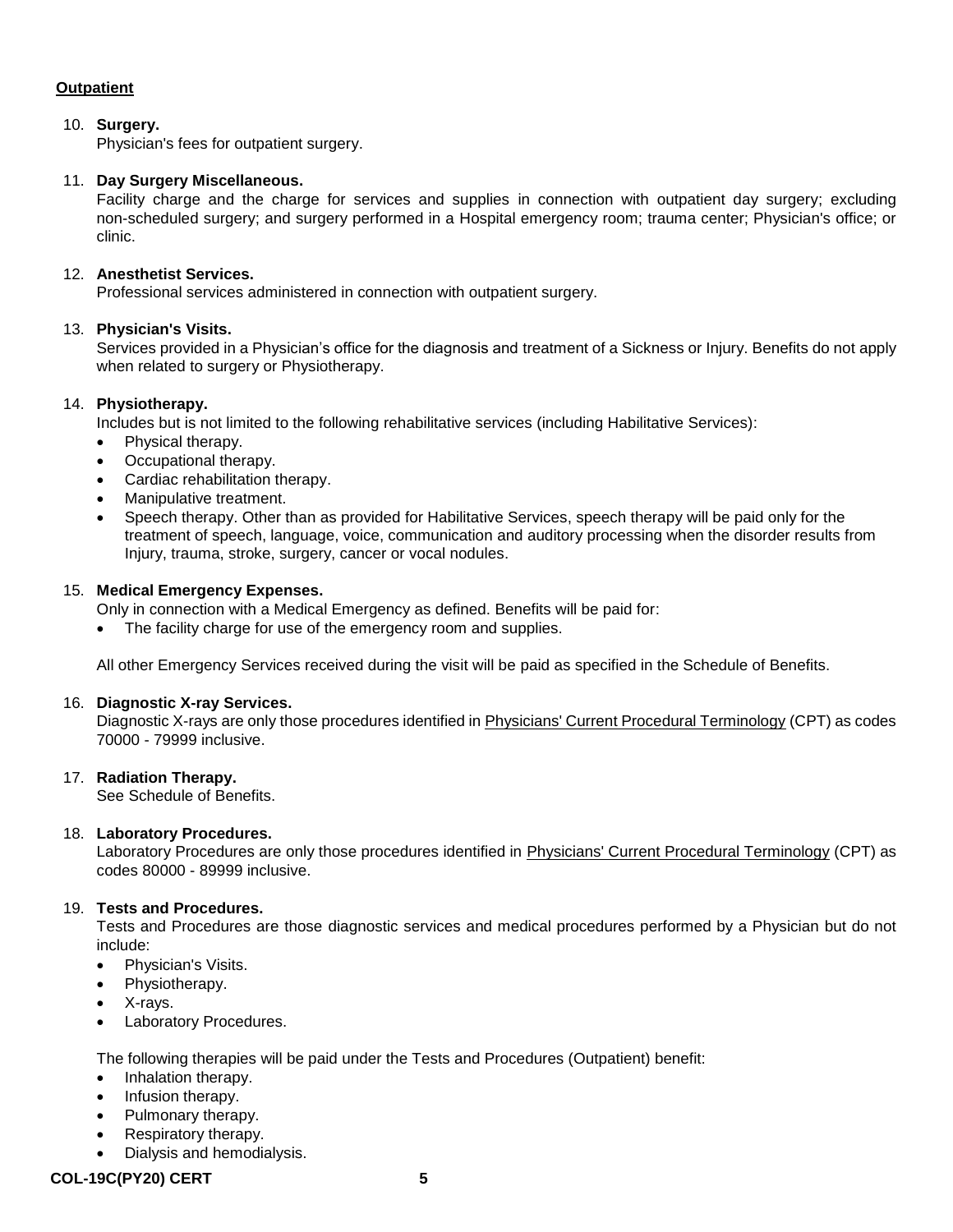#### 20. **Chemotherapy.**

See Schedule of Benefits.

21. **Prescription Drugs.** See Schedule of Benefits.

#### **Other**

#### 22. **Ambulance Services.**

See Schedule of Benefits.

#### 23. **Durable Medical Equipment.**

Durable Medical Equipment must be all of the following:

- Provided or prescribed by a Physician. A written prescription must accompany the claim when submitted.
- Primarily and customarily used to serve a medical purpose.
- Can withstand repeated use.
- Generally is not useful to a person in the absence of Injury or Sickness.
- Not consumable or disposable except as needed for the effective use of covered durable medical equipment.

For the purposes of this benefit, the following are considered durable medical equipment:

- Braces that stabilize an injured body part and braces to treat curvature of the spine.
- External prosthetic devices that replace a limb or body part but does not include any device that is fully implanted into the body.

If more than one piece of equipment or device can meet the Insured's functional need, benefits are available only for the equipment or device that meets the minimum specifications for the Insured's needs. Dental braces are not durable medical equipment and are not covered. Benefits for durable medical equipment are limited to the initial purchase or one replacement purchase per Policy Year. No benefits will be paid for rental charges in excess of purchase price.

#### 24. **Consultant Physician Fees:**

Services provided on an Inpatient or outpatient basis.

#### 25. **Dental Treatment.**

When services are performed by a Physician and limited to the following:

Injury to Sound, Natural Teeth.

Breaking a tooth while eating is not covered. Routine dental care and treatment to the gums are not covered.

#### 26. **Mental Illness Treatment**

Benefits will be paid for services received:

- On an Inpatient basis while confined to a Hospital including partial hospitalization/day treatment received at a Hospital.
- On an outpatient basis including intensive outpatient treatment.

#### 27. **Substance Use Disorder Treatment.**

Benefits will be paid for services received:

- On an Inpatient basis while confined to a Hospital including partial hospitalization/day treatment received at a Hospital.
- On an outpatient basis including intensive outpatient treatment.

#### 28. **Maternity.**

If provided in the Schedule of Benefits.

Benefits will be paid for an inpatient stay of at least:

- 48 hours following a vaginal delivery; or
- 96 hours following a cesarean section delivery.

#### **COL-19C(PY20) CERT 6**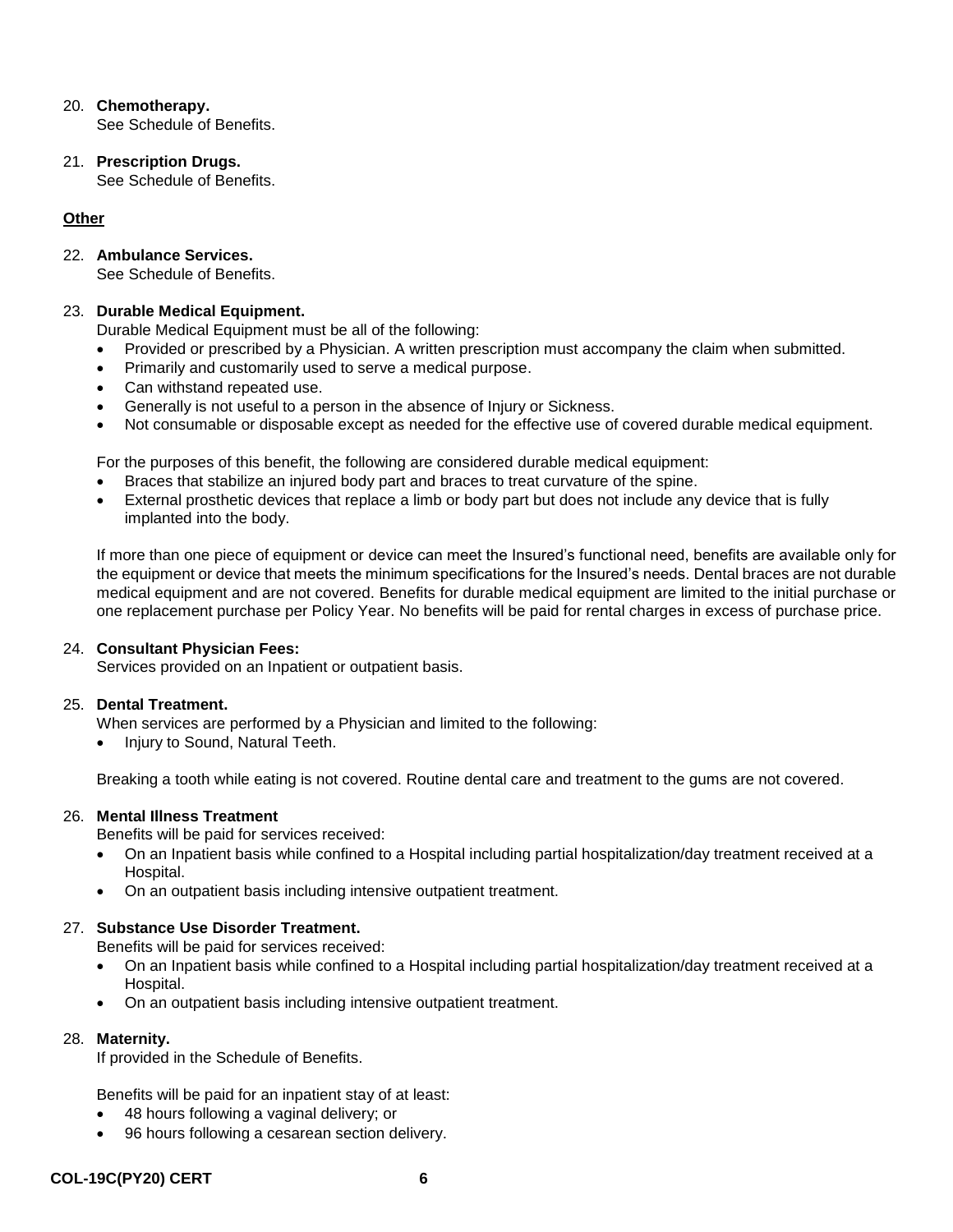If the mother agrees, the attending Physician may discharge the mother earlier than these minimum time frames.

#### 29. **Complications of Pregnancy.**

See Schedule of Benefits.

#### 30. **Reconstructive Breast Surgery Following Mastectomy.**

Same as any other Sickness and in connection with a covered mastectomy.

Benefits include:

- All stages of reconstruction of the breast on which the mastectomy has been performed.
- Surgery and reconstruction of the other breast to produce a symmetrical appearance; and
- Prostheses and physical complications of mastectomy, including lymphedemas.

#### 31. **Diabetes Services.**

Same as any other Sickness in connection with the treatment of diabetes.

Benefits will be paid for Medically Necessary:

- Outpatient self-management training, education and medical nutrition therapy service when ordered by a Physician and provided by appropriately licensed or registered healthcare professionals.
- Prescription Drugs, equipment, and supplies including insulin pumps and supplies, blood glucose monitors, insulin syringes with needles, blood glucose and urine test strips, ketone test strips and tablets and lancets and lancet devices.

#### 32. **High Cost Procedures.**

The following procedures provided on an outpatient basis:

- CT Scan.
- PET Scan.
- Magnetic Resonance Imaging.

#### 33. **Urgent Care Center.**

Benefits are limited to:

The facility or clinic fee billed by the Urgent Care Center.

All other services rendered during the visit will be paid as specified in the Schedule of Benefits.

#### <span id="page-9-0"></span>**Section 7: Additional Benefits**

#### **BENEFITS FOR DRUG TREATMENT OF CANCER OR LIFE THREATENING CONDITIONS**

When Prescription Drug benefits are payable under the Policy, benefits will be provided for drugs for treatment of cancer or life threatening conditions although the drug has not been approved by the Food and Drug Administration for that indication if that drug is recognized for treatment of such indication in one of the standard reference compendia or in the appropriate medical literature. If requested, the prescribing Physician must submit documentation supporting the proposed off-label use or uses to the Company. Coverage shall include Medically Necessary services associated with the administration of such drugs.

Benefits shall be subject to all Deductible, Copayment, Coinsurance, limitations, or any other provisions of the Policy.

#### **BENEFITS FOR DENTAL ANESTHESIA**

Benefits will be provided for dental anesthesia and related Hospital Covered Medical Expenses for services and supplies provided to a covered Insured Person who is either:

- A child under age five.
- Severely disabled or otherwise suffers from a developmental disability as determined by a Physician which places a child at serious risk.

Benefits shall be subject to all Deductible, Copayment, Coinsurance, limitations, or any other provisions of the Policy.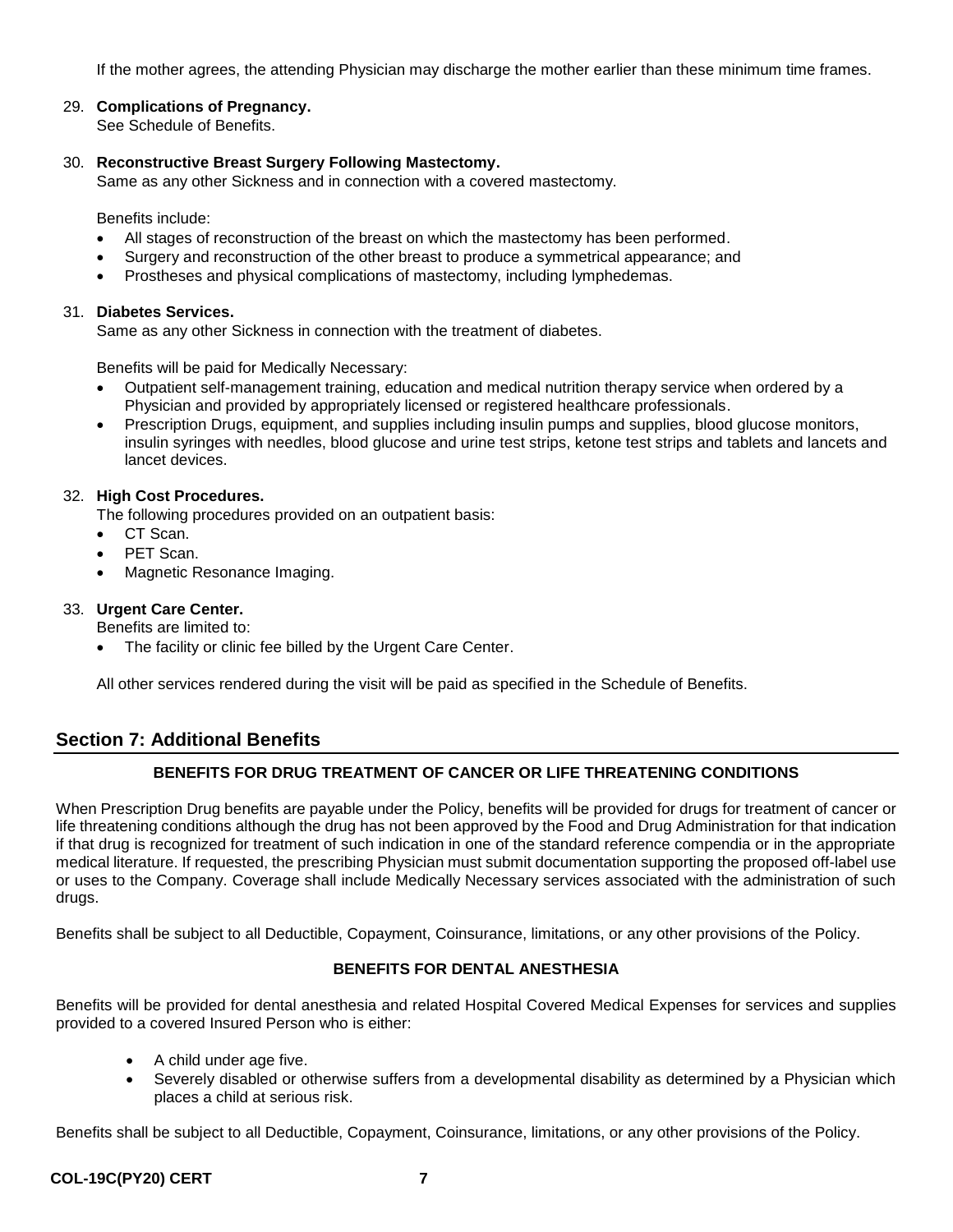#### <span id="page-10-0"></span>**Section 8: Excess Provision**

Even if you have other insurance, the plan may cover unpaid balances, Deductibles and pay those eligible medical expenses not covered by other insurance.

No benefits are payable for any expense incurred for Injury or Sickness which has been paid or is payable by other valid and collectible insurance or, under an automobile insurance policy.

However, this Excess Provision will not be applied to the first \$100 of medical expenses incurred.

Covered Medical Expenses excludes amounts not covered by the primary carrier due to penalties imposed on the Insured for failing to comply with Policy provisions or requirements.

#### <span id="page-10-1"></span>**Section 9: Accidental Death and Dismemberment Benefits**

#### **Loss of Life, Limb or Sight**

If such Injury shall independently of all other causes and within 180 days from the date of Injury solely result in any one of the following specific losses, the Insured Person or beneficiary may request the Company to pay the applicable amount below.

Payment under this benefit when added to payment under the Medical Expense Benefits shall not exceed the Policy Maximum Benefit.

#### **For Loss Of:**

| Life                  | \$5,000,00 |
|-----------------------|------------|
| Two or More Members   | \$5,000.00 |
| One Member            | \$2,500.00 |
| Thumb or Index Finger | \$1,250.00 |

Member means hand, arm, foot, leg, or eye. Loss shall mean with regard to hands or arms and feet or legs, dismemberment by severance at or above the wrist or ankle joint; with regard to eyes, entire and irrecoverable loss of sight. Only one specific loss (the greater) resulting from any one Injury will be paid.

#### <span id="page-10-2"></span>**Section 10: Definitions**

**ADOPTED CHILD** means the adopted child placed with an Insured while that person is covered under the Policy. Such child will be covered from the moment of placement for the first 31 days. The Pre-existing Conditions limitation will not apply to an adoptive child. The Insured must notify the Company, in writing, of the adopted child not more than 30 days after placement or adoption.

In the case of a newborn adopted child, coverage begins at the moment of birth if a written agreement to adopt such child has been entered into by the Insured prior to the birth of the child, whether or not the agreement is enforceable. However, coverage will not continue to be provided for an adopted child who is not ultimately placed in the Insured's residence.

The Insured will have the right to continue such coverage for the child beyond the first 31 days. To continue the coverage the Insured must, within the 31 days after the child's date of placement: 1) apply to us; and 2) pay the required additional premium, if any, for the continued coverage. If the Insured does not use this right as stated here, all coverage as to that child will terminate at the end of the first 31 days after the child's date of placement.

**COINSURANCE** means the percentage of Covered Medical Expenses that the Company pays.

**COMPLICATION OF PREGNANCY** means a condition: 1) caused by pregnancy; 2) requiring medical treatment prior to, or subsequent to termination of pregnancy; 3) the diagnosis of which is distinct from pregnancy; and 4) which constitutes a classifiably distinct complication of pregnancy. A condition simply associated with the management of a difficult pregnancy is not considered a complication of pregnancy.

**CONGENITAL CONDITION** means a medical condition or physical anomaly arising from a defect existing at birth.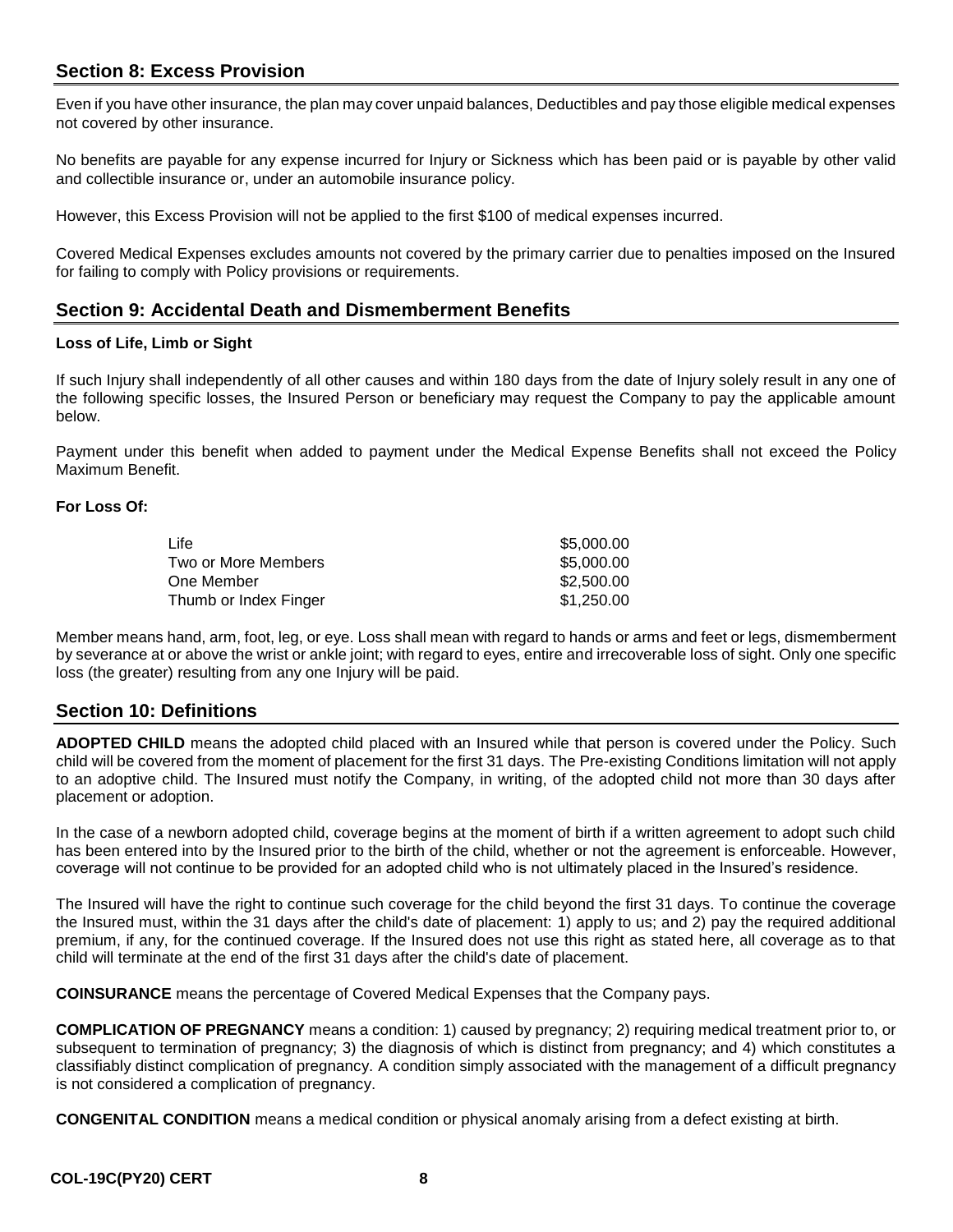**COPAY/COPAYMENT** means a specified dollar amount that the Insured is required to pay for certain Covered Medical Expenses.

**COVERED MEDICAL EXPENSES** means reasonable charges which are: 1) not in excess of Usual and Customary Charges; 2) not in excess of the Preferred Allowance when the Policy includes Preferred Provider benefits and the charges are received from a Preferred Provider; 3) not in excess of the maximum benefit amount payable per service as specified in the Schedule of Benefits; 4) made for services and supplies not excluded under the Policy; 5) made for services and supplies which are a Medical Necessity; 6) made for services included in the Schedule of Benefits; and 7) in excess of the amount stated as a Deductible, if any.

Covered Medical Expenses will be deemed "incurred" only: 1) when the covered services are provided; and 2) when a charge is made to the Insured Person for such services.

**CREDITABLE COVERAGE** means coverage of an individual under any of the following:

- 1. A group health plan.
- 2. Individual or group health insurance coverage.
- 3. Medicare.
- 4. Medicaid.
- 5. Medical and dental care for members and certain former members of the uniformed services and for their dependents.
- 6. A medical care program of the federal Indian health service or tribal organization.
- 7. A state health benefits risk pool.
- 8. The Federal Employees Health Benefits Program.
- 9. The State Children's Health Insurance Program (S-CHIP).
- 10. Health plans established and maintained by foreign governments or political subdivisions and by the U.S. government.
- 11. Any public health benefit program provided by a state, country, or other political subdivision of a state.
- 12. A health benefit plan under the federal Peace Corps Act

**CUSTODIAL CARE** means services that are any of the following:

- 1. Non-health related services, such as assistance in activities.
- 2. Health-related services that are provided for the primary purpose of meeting the personal needs of the patient or maintaining a level of function (even if the specific services are considered to be skilled services), as opposed to improving that function to an extent that might allow for a more independent existence.
- 3. Services that do not require continued administration by trained medical personnel in order to be delivered safely and effectively.

**DEDUCTIBLE** means if an amount is stated in the Schedule of Benefits or any endorsement to the Policy as a deductible, it shall mean an amount to be subtracted from the amount or amounts otherwise payable as Covered Medical Expenses before payment of any benefit is made. The deductible will apply as specified in the Schedule of Benefits.

**DEPENDENT** means the legal spouse of the Named Insured and their dependent children. Children shall cease to be dependent at the end of the month in which they attain the age of 26 years.

The attainment of the limiting age will not operate to terminate the coverage of such child while the child is and continues to be both:

- 1. Incapable of self-sustaining employment by reason of mental retardation or physical handicap.
- 2. Chiefly dependent upon the Insured Person for support and maintenance.

Proof of such incapacity and dependency shall be furnished to the Company: 1) by the Named Insured; and, 2) within 31 days of the child's attainment of the limiting age. Subsequently, such proof must be given to the Company annually following the child's attainment of the limiting age.

If a claim is denied under the Policy because the child has attained the limiting age for dependent children, the burden is on the Insured Person to establish that the child is and continues to be handicapped as defined by subsections (1) and (2).

**ELECTIVE SURGERY OR ELECTIVE TREATMENT** means those health care services or supplies that do not meet the health care need for a Sickness or Injury. Elective surgery or elective treatment includes any service, treatment or supplies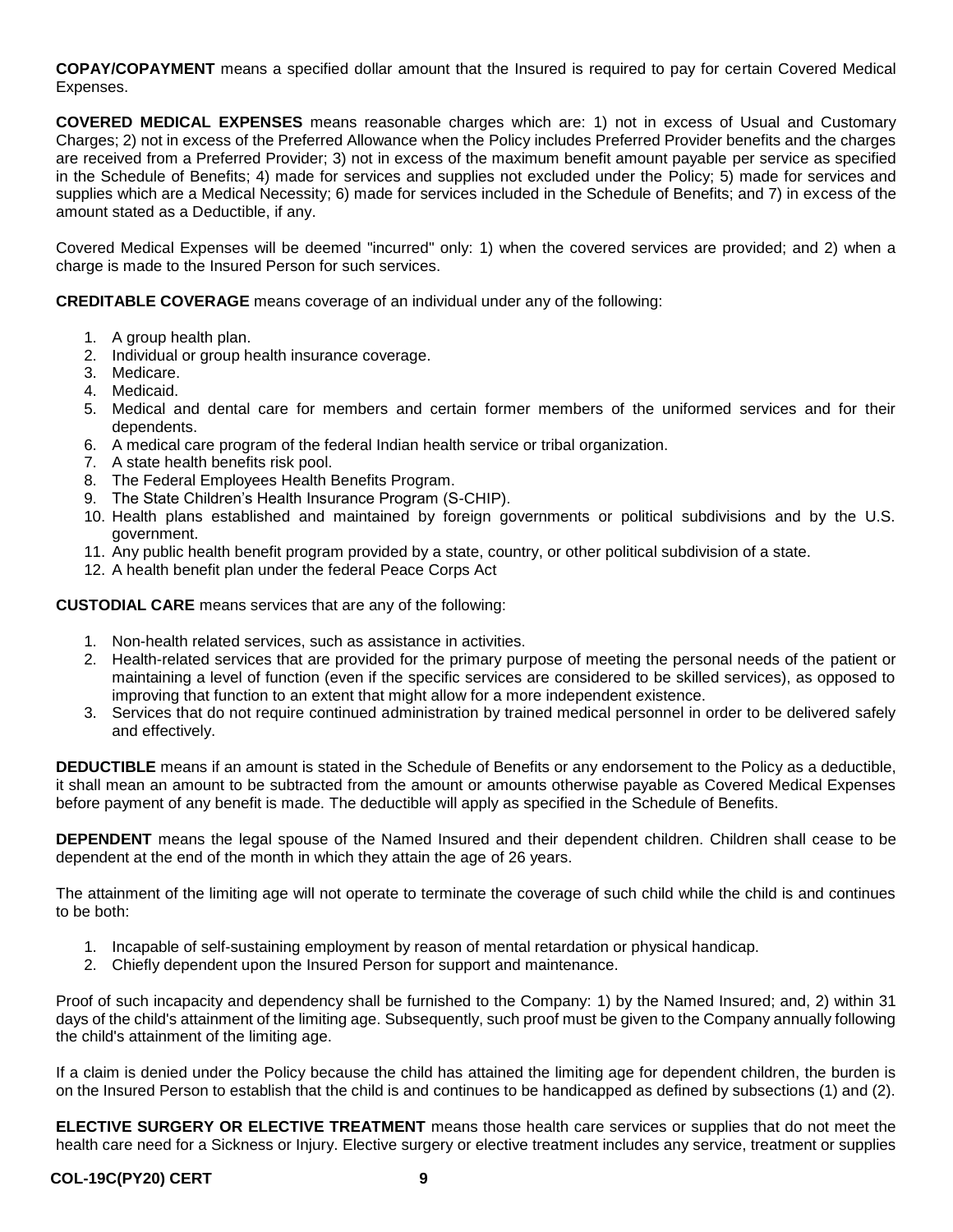that: 1) are deemed by the Company to be research or experimental; or 2) are not recognized and generally accepted medical practices in the United States.

#### **EMERGENCY SERVICES** means with respect to a Medical Emergency:

- 1. A medical screening examination that is within the capability of the emergency department of a Hospital, including ancillary services routinely available to the emergency department to evaluate such emergency medical condition; and
- 2. Such further medical examination and treatment to stabilize the patient to the extent they are within the capabilities of the staff and facilities available at the Hospital.

**HABILITATIVE SERVICES** means health care services that help a person keep, learn, or improve skills and functions for daily living when administered by a Physician pursuant to a treatment plan. Habilitative services include occupational therapy, physical therapy, speech therapy, and other services for people with disabilities.

Habilitative services do not include Elective Surgery or Elective Treatment or services that are solely educational in nature or otherwise paid under state or federal law for purely educational services. Custodial Care, respite care, day care, therapeutic recreation, vocational training and residential treatment are not habilitative services.

A service that does not help the Insured Person to meet functional goals in a treatment plan within a prescribed time frame is not a habilitative service.

**HOSPITAL** means a licensed or properly accredited general hospital which: 1) is open at all times; 2) is operated primarily and continuously for the treatment of and surgery for sick and injured persons as inpatients; 3) is under the supervision of a staff of one or more legally qualified Physicians available at all times; 4) continuously provides on the premises 24 hour nursing service by Registered Nurses; 5) provides organized facilities for diagnosis and major surgery on the premises; and 6) is not primarily a clinic, nursing, rest or convalescent home.

**HOSPITAL CONFINED/HOSPITAL CONFINEMENT** means confinement as an Inpatient in a Hospital by reason of an Injury or Sickness for which benefits are payable.

**INJURY** means bodily injury which is all of the following:

- 1. Directly and independently caused by specific accidental contact with another body or object.
- 2. Unrelated to any pathological, functional, or structural disorder.
- 3. A source of loss.
- 4. Treated by a Physician within 30 days after the date of accident.
- 5. Sustained while the Insured Person is covered under the Policy.

All injuries sustained in one accident, including all related conditions and recurrent symptoms of these injuries will be considered one injury. Injury does not include loss which results wholly or in part, directly or indirectly, from disease or other bodily infirmity.

Covered Medical Expenses incurred as a result of an injury that occurred prior to the Policy's Effective Date will be considered a Sickness under the Policy.

**INPATIENT** means an uninterrupted confinement that follows formal admission to a Hospital by reason of an Injury or Sickness for which benefits are payable under the Policy.

**INSURED PERSON** means: 1) the Named Insured; and, 2) Dependents of the Named Insured, if: 1) the Dependent is properly enrolled in the Policy, and 2) the appropriate Dependent premium has been paid. The term "Insured" also means Insured Person.

**INTENSIVE CARE** means: 1) a specifically designated facility of the Hospital that provides the highest level of medical care; and 2) which is restricted to those patients who are critically ill or injured. Such facility must be separate and apart from the surgical recovery room and from rooms, beds and wards customarily used for patient confinement. They must be: 1) permanently equipped with special life-saving equipment for the care of the critically ill or injured; and 2) under constant and continuous observation by nursing staff assigned on a full-time basis, exclusively to the intensive care unit. Intensive care does not mean any of these step-down units:

- 1. Progressive care.
- 2. Sub-acute intensive care.

**COL-19C(PY20) CERT 10**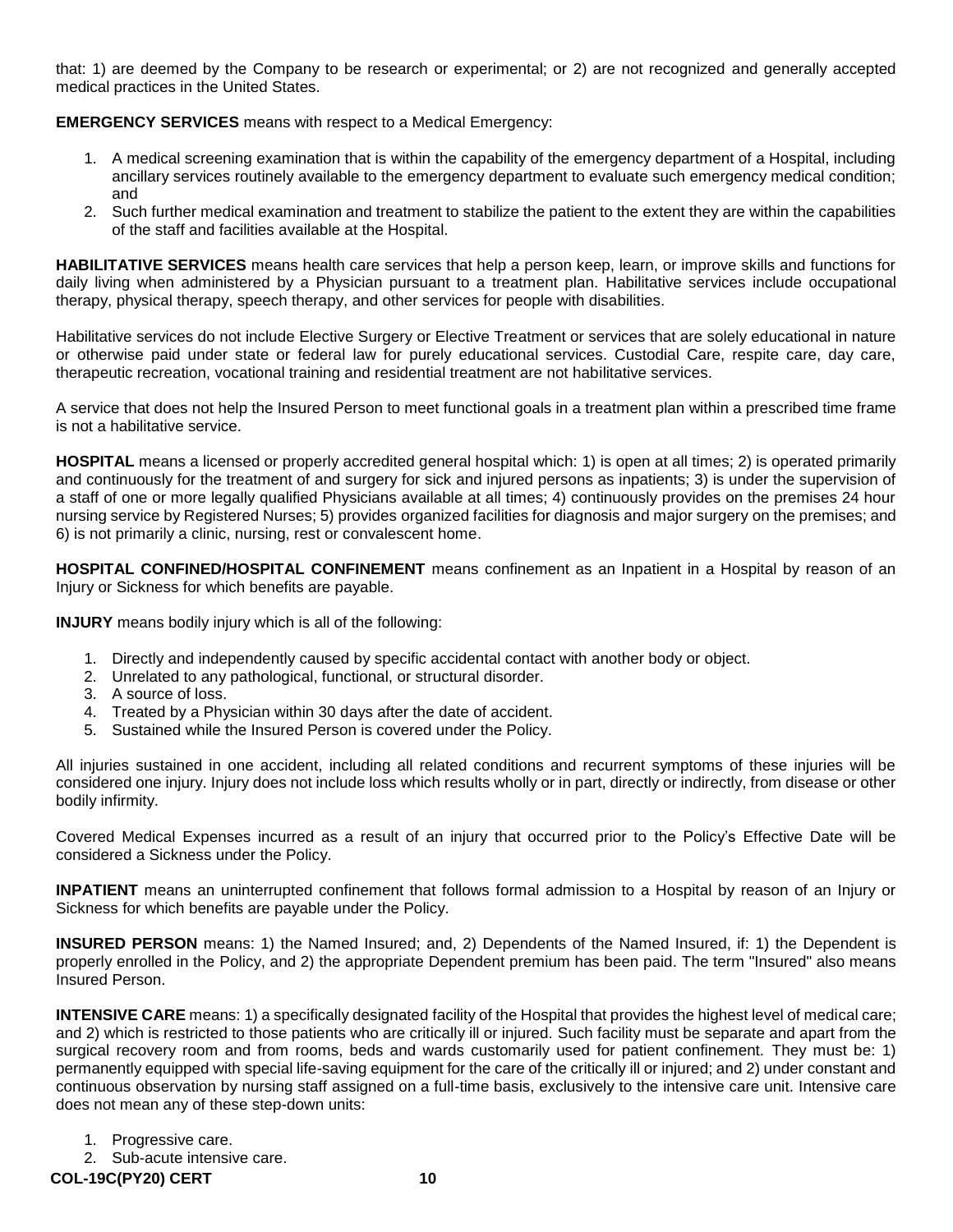- 3. Intermediate care units.
- 4. Private monitored rooms.
- 5. Observation units.
- 6. Other facilities which do not meet the standards for intensive care.

**MEDICAL EMERGENCY** means the occurrence of a sudden, serious and unexpected Sickness or Injury. In the absence of immediate medical attention, a reasonable person could believe this condition would result in any of the following:

- 1. Death.
- 2. Placement of the Insured's health in jeopardy.
- 3. Serious impairment of bodily functions.
- 4. Serious dysfunction of any body organ or part.
- 5. In the case of a pregnant woman, serious jeopardy to the health of the fetus.

Expenses incurred for "Medical Emergency" will be paid only for Sickness or Injury which fulfills the above conditions. These expenses will not be paid for minor Injuries or minor Sicknesses.

**MEDICAL NECESSITY/MEDICALLY NECESSARY** means those services or supplies provided or prescribed by a Hospital or Physician which are all of the following:

- 1. Essential for the symptoms and diagnosis or treatment of the Sickness or Injury.
- 2. Provided for the diagnosis, or the direct care and treatment of the Sickness or Injury.
- 3. In accordance with the standards of good medical practice.
- 4. Not primarily for the convenience of the Insured, or the Insured's Physician.
- 5. The most appropriate supply or level of service which can safely be provided to the Insured.

The Medical Necessity of being confined as an Inpatient means that both:

- 1. The Insured requires acute care as a bed patient.
- 2. The Insured cannot receive safe and adequate care as an outpatient.

The Policy only provides payment for services, procedures and supplies which are a Medical Necessity. No benefits will be paid for expenses which are determined not to be a Medical Necessity, including any or all days of Inpatient confinement.

**MENTAL ILLNESS** means a Sickness that is a mental, emotional or behavioral disorder listed in the mental health or psychiatric diagnostic categories in the current *Diagnostic and Statistical Manual of the American Psychiatric Association*. The fact that a disorder is listed in the *Diagnostic and Statistical Manual of the American Psychiatric Association* does not mean that treatment of the disorder is a Covered Medical Expense. If not excluded or defined elsewhere in the policy, all mental health or psychiatric diagnoses are considered one Sickness.

**NAMED INSURED** means an eligible, participant of the participating institution of higher education if: 1) the participant is properly enrolled in the Policy; and 2) the appropriate premium for coverage has been paid.

**NEWBORN INFANT** means any child born of an Insured while that person is insured under the Policy. Newborn Infants will be covered under the Policy for the first 31 days after birth. Coverage for such a child will be for Injury or Sickness, including medically diagnosed congenital defects, birth abnormalities, prematurity and nursery care; benefits will be the same as for the Insured Person who is the child's parent.

The Insured will have the right to continue such coverage for the child beyond the first 31 days. To continue the coverage the Insured must, within the 31 days after the child's birth: 1) apply to the Company; and 2) pay the required additional premium, if any, for the continued coverage. If the Insured does not use this right as stated here, all coverage as to that child will terminate at the end of the first 31 days after the child's birth.

**PHYSICIAN** means a legally qualified licensed practitioner of the healing arts who provides care within the scope of his/her license, other than a member of the person's immediate family.

The term "member of the immediate family" means any person related to an Insured Person within the third degree by the laws of consanguinity or affinity.

**PHYSIOTHERAPY** means short-term outpatient rehabilitation therapies (including Habilitative Services) administered by a Physician.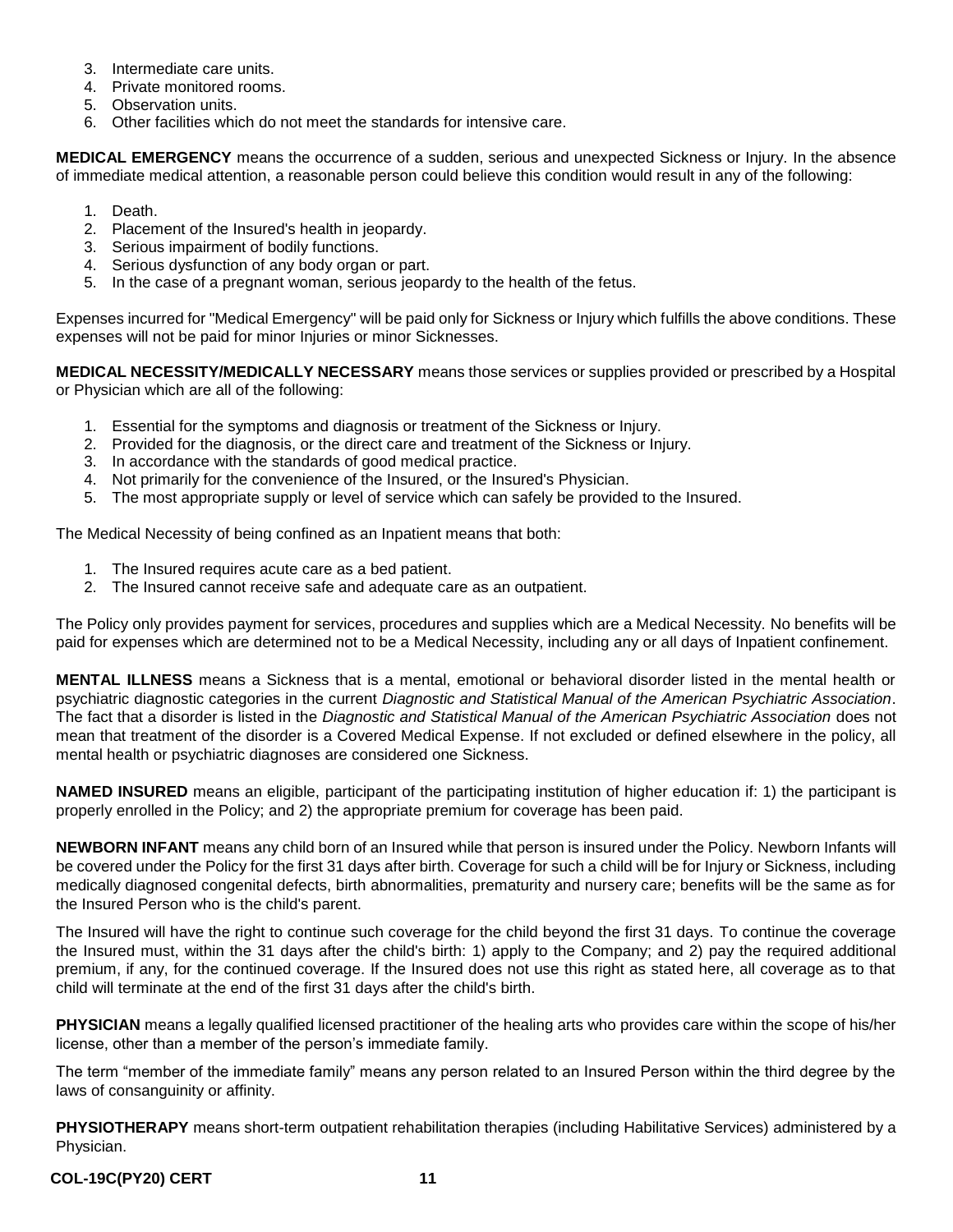**POLICY OR MASTER POLICY** means the entire agreement issued to the Policyholder that includes all of the following:

- 1. The Policy.
- 2. The Policyholder Application.
- 3. The Certificate of Coverage.
- 4. The Schedule of Benefits.
- 5. Endorsements.
- 6. Amendments.

**POLICY YEAR** means the period of time beginning on the Policy Effective Date and ending on the Policy Termination Date.

**POLICYHOLDER** means the entity to whom the Master Policy is issued.

**PRE-EXISTING CONDITION** means: 1) the existence of symptoms which would cause an ordinarily prudent person to seek diagnosis, care or treatment within the 6 months immediately prior to the Insured's Effective Date under the Policy; or, 2) any condition which is diagnosed, treated or recommended for treatment within the 6 months immediately prior to the Insured's Effective Date under the Policy.

**PRESCRIPTION DRUGS** mean: 1) prescription legend drugs; 2) compound medications of which at least one ingredient is a prescription legend drug; 3) any other drugs which under the applicable law may be dispensed only upon written prescription of a Physician; and 4) injectable insulin.

**REGISTERED NURSE** means a professional nurse (R.N.) who is not a member of the Insured Person's immediate family.

**SICKNESS** means sickness or disease of the Insured Person which causes loss, and originates while the Insured Person is covered under the Policy. All related conditions and recurrent symptoms of the same or a similar condition will be considered one sickness. Covered Medical Expenses incurred as a result of an Injury that occurred prior to the Policy's Effective Date will be considered a sickness under the Policy.

**SOUND, NATURAL TEETH** means natural teeth, the major portion of the individual tooth is present, regardless of fillings or caps; and is not carious, abscessed, or defective.

**SUBSTANCE USE DISORDER** means a Sickness that is listed as an alcoholism and substance use disorder in the current *Diagnostic and Statistical Manual of the American Psychiatric Association*. The fact that a disorder is listed in the *Diagnostic and Statistical Manual of the American Psychiatric Association* does not mean that treatment of the disorder is a Covered Medical Expense. If not excluded or defined elsewhere in the Policy, all alcoholism and substance use disorders are considered one Sickness.

**URGENT CARE CENTER** means a facility that provides treatment required to prevent serious deterioration of the Insured Person's health as a result of an unforeseen Sickness, Injury, or the onset of acute or severe symptoms.

**USUAL AND CUSTOMARY CHARGES** means the maximum amount the Policy is obligated to pay for services. Usual and customary charges will be the lowest of:

- 1. The billed charge for the services.
- 2. An amount determined using current publicly-available data which is usual and customary when compared with the charges made for a) similar services and supplies and b) to persons having similar medical conditions in the geographic area where service is rendered.
- 3. An amount determined using current publicly-available data reflecting the costs for facilities providing the same or similar services, adjusted for geographical difference where applicable, plus a margin factor.

The Company uses data from FAIR Health, Inc. and/or Data iSight to determine Usual and Customary Charges. No payment will be made under the Policy for any expenses incurred which in the judgment of the Company are in excess of Usual and Customary Charges.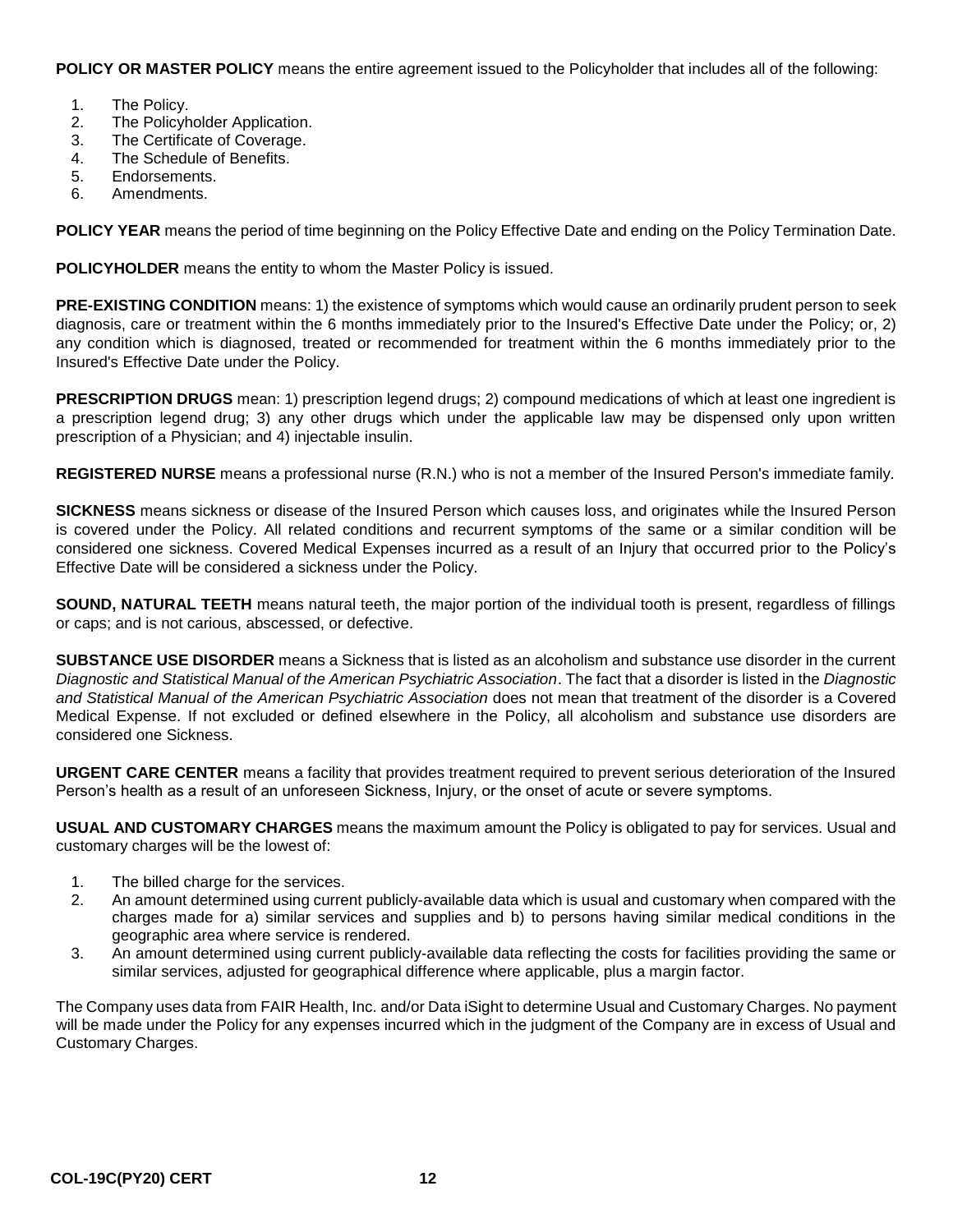## <span id="page-15-0"></span>**Section 11: Exclusions and Limitations**

No benefits will be paid for: a) loss or expense caused by, contributed to, or resulting from; or b) treatment, services or supplies for, at, or related to any of the following:

- 1. Acne.
- 2. Acupuncture
- 3. Addiction, such as:
	- Nicotine addiction, except as specifically provided in the Policy
	- Caffeine addiction.
	- Non-chemical addiction, such as: gambling, sexual, spending, shopping, working and religious.
	- Codependency.
- 4. Assistant Surgeon Fees.
- 5. Biofeedback.
- 6. Injections.
- 7. Cosmetic procedures, except reconstructive procedures to correct an Injury or treat a Sickness for which benefits are otherwise payable under the Policy or for newborn or adopted children. The primary result of the procedure is not a changed or improved physical appearance.
- 8. Custodial Care.
	- Care provided in: rest homes, health resorts, homes for the aged, halfway houses, college infirmaries or places mainly for domiciliary or Custodial Care.
	- Extended care in treatment or substance abuse facilities for domiciliary or Custodial Care.
- 9. Dental treatment, except:
	- For accidental Injury to Sound, Natural Teeth.
- 10. Elective Surgery or Elective Treatment.
- 11. Foot care for the following:
	- Routine foot care including the care, cutting and removal of corns, calluses, toenails, and bunions (except capsular or bone surgery).
- 12. Health spa or similar facilities. Strengthening programs
- 13. Home health care.
- 14. Hospice care.
- 15. Hospital outpatient facility or clinic fee.
- 16. Immunizations. Preventive medicines or vaccines, except where required for treatment of a covered Injury.
- 17. Injury or Sickness for which benefits are paid or payable under any Workers' Compensation or Occupational Disease Law or Act, or similar legislation.
- 18. Injury or Sickness inside the Insured's home country.
- 19. Injury or Sickness outside the United States and its possessions except when traveling for academic study abroad programs, business, pleasure or to or from the Insured's home country.
- 20. Injury or Sickness when claims payment and/or coverage is prohibited by applicable law.
- 21. Injury sustained while:
	- Participating in any interscholastic, intercollegiate, or professional sport, contest or competition.
	- Traveling to or from such sport, contest or competition as a participant.
	- Participating in any practice or conditioning program for such sport, contest or competition.
- 22. Investigational services.
- 23. Organ transplants.
- 24. Participation in a riot or civil disorder. Commission of or attempt to commit a felony.
- 25. Pre-existing Conditions. This exclusion will not be applied to individuals who have been continuously insured under the student insurance Policy for at least 12 consecutive months. The Pre-existing Condition exclusionary period will be reduced by the total number of months that the Insured provides documentation of continuous coverage under prior Creditable Coverage which provided benefits similar to this Policy provided the coverage was continuous to a date within 63 days prior to the Insured's effective date under this Policy.
- 26. Prescription Drugs, services or supplies as follows:
	- Therapeutic devices or appliances, including: hypodermic needles, syringes, support garments and other nonmedical substances, regardless of intended use, except as specifically provided in the Policy.
	- Immunization agents. Biological sera. Blood or blood products administered on an outpatient basis.
	- Drugs labeled, "Caution limited by federal law to investigational use" or experimental drugs.
	- Products used for cosmetic purposes.
	- Drugs used to treat or cure baldness. Anabolic steroids used for body building.
	- Anorectics drugs used for the purpose of weight control.

#### **COL-19C(PY20) CERT 13**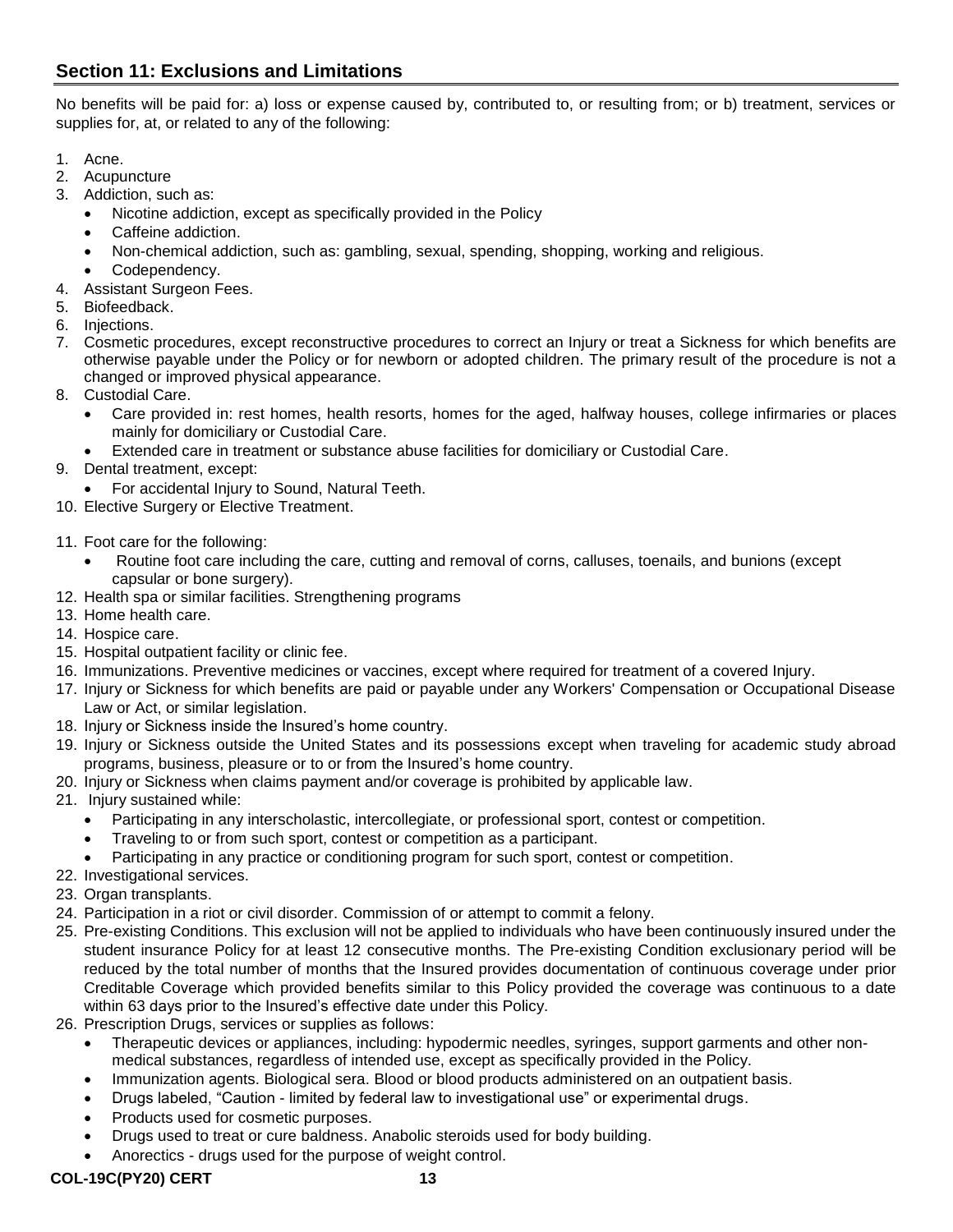- Fertility agents or sexual enhancement drugs, such as Parlodel, Pergonal, Clomid, Profasi, Metrodin, Serophene, or Viagra.
- Growth hormones.
- Refills in excess of the number specified or dispensed after one (1) year of date of the prescription.
- 27. Reproductive services for the following:
	- Procreative counseling.
	- Genetic counseling and genetic testing.
	- Cryopreservation of reproductive materials. Storage of reproductive materials.
	- Fertility tests.
	- Infertility treatment (male or female), including any services or supplies rendered for the purpose or with the intent of inducing conception.
	- Premarital examinations.
	- Impotence, organic or otherwise.
	- Female sterilization procedures, except as specifically provided in the Policy.
	- Vasectomy.
	- Sexual reassignment surgery.
	- Reversal of sterilization procedures.
- 28. Research or examinations relating to research studies, or any treatment for which the patient or the patient's representative must sign an informed consent document identifying the treatment in which the patient is to participate as a research study or clinical research study.
- 29. Routine eye examinations. Eye refractions. Eyeglasses. Contact lenses. Prescriptions or fitting of eyeglasses or contact lenses. Vision correction surgery. Treatment for visual defects and problems.This exclusion does not apply as follows:
	- When due to a covered Injury or disease process.
- 30. Routine Newborn Infant Care, and well-baby nursery and related Physician charge in excess of 48 hours for vaginal delivery or 96 hours for cesarean delivery.
- 31. Preventive care services. Routine physical examinations and routine testing. Preventive testing or treatment. Screening exams or testing in the absence of Injury or Sickness. This exclusion does not apply to benefits specifically provided in the Policy.
- 32. Services provided normally without charge by the Health Service of the institution attended by the Insured or services covered or provided by a student health fee.
- 33. Deviated nasal septum, including submucous resection and/or other surgical correction thereof. Nasal and sinus surgery, except for treatment of a covered Injury or treatment of chronic sinusitis.
- 34. Speech therapy, except as specifically provided in the Policy. Naturopathic services.
- 35. Supplies, except as specifically provided in the Policy.
- 36. Surgical breast reduction, breast augmentation, breast implants or breast prosthetic devices, or gynecomastia; except as specifically provided in the Policy.
- 37. Treatment in a Government hospital, unless there is a legal obligation for the Insured Person to pay for such treatment.
- 38. War or any act of war, declared or undeclared; or while in the armed forces of any country (a pro-rata premium will be refunded upon request for such period not covered).
- 39. Weight management. Weight reduction. Nutrition programs. Treatment for obesity. Surgery for removal of excess skin or fat.

## <span id="page-16-0"></span>**Section 12: How to File a Claim for Injury and Sickness Benefits**

In the event of Injury or Sickness, students should:

- 1. Report to the Student Health Service or Infirmary or when not in school, to their Physician or Hospital.
- 2. Mail to the address below all medical and hospital bills along with the patient's name and Insured student's name, address, SR ID number (Insured's insurance Company ID number) and name of the college or university under which the student is insured and the name of the college or university where the student attends classes. A Company claim form is not required for filing a claim.
- 3. Submit claims for payment within 90 days after the date of service. If the Insured doesn't provide this information within one year of the date of service, benefits for that service may be denied at our discretion. This time limit does not apply if the Insured is legally incapacitated.

Submit the above information to the Company by mail:

StudentResources(SPC) Ltd., A UnitedHealth Group Company P.O. Box 809025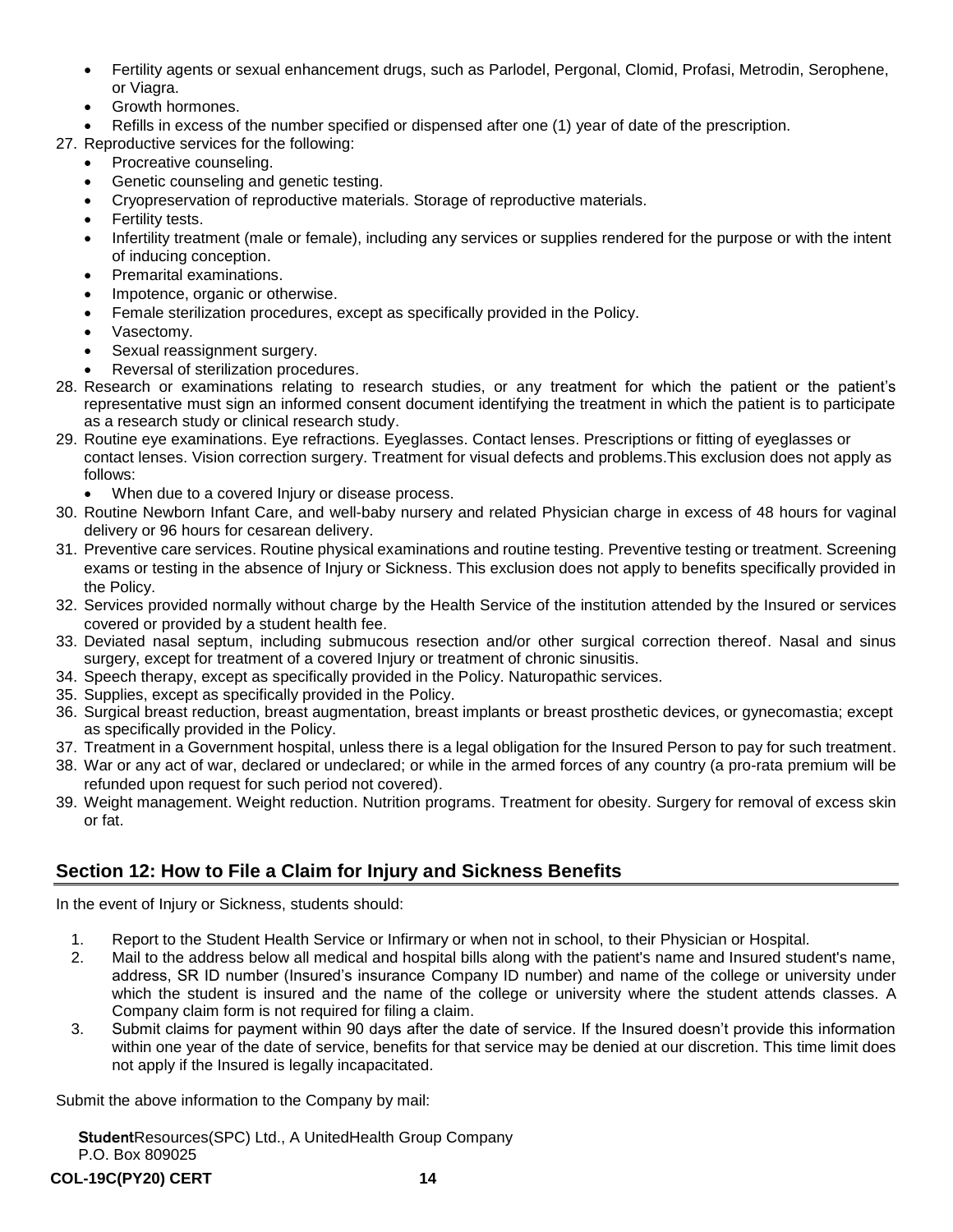#### <span id="page-17-0"></span>**Section 13: General Provisions**

**NOTICE OF CLAIM:** Written notice of claim must be given to the Company within 90 days after the occurrence or commencement of any loss covered by the Policy, or as soon thereafter as is reasonably possible. Notice given by or on behalf of the Named Insured to the Company, P.O. Box 809025, Dallas, Texas 75380-9025 with information sufficient to identify the Named Insured shall be deemed notice to the Company.

**CLAIM FORMS:** Claim forms are not required.

**PROOF OF LOSS:** Written proof of loss must be furnished to the Company at its said office within 90 days after the date of such loss. Failure to furnish such proof within the time required will not invalidate nor reduce any claim if it was not reasonably possible to furnish proof. In no event except in the absence of legal capacity shall written proofs of loss be furnished later than one year from the time proof is otherwise required.

**TIME OF PAYMENT OF CLAIM:** Indemnities payable under the Policy for any loss will be paid upon receipt of due written proof of such loss.

**PAYMENT OF CLAIMS:** All or a portion of any indemnities provided by the Policy may, at the Company's option, and unless the Named Insured requests otherwise in writing not later than the time of filing proofs of such loss, be paid directly to the Hospital or person rendering such service. Otherwise, accrued indemnities will be paid to the Named Insured or the estate of the Named Insured. Any payment so made shall discharge the Company's obligation to the extent of the amount of benefits so paid.

**PHYSICAL EXAMINATION:** As a part of Proof of Loss, the Company at its own expense shall have the right and opportunity: 1) to examine the person of any Insured Person when and as often as it may reasonably require during the pendency of a claim; and, 2) to have an autopsy made in case of death where it is not forbidden by law. The Company has the right to secure a second opinion regarding treatment or hospitalization. Failure of an Insured to present himself or herself for examination by a Physician when requested shall authorize the Company to: (1) withhold any payment of Covered Medical Expenses until such examination is performed and Physician's report received; and (2) deduct from any amounts otherwise payable hereunder any amount for which the Company has become obligated to pay to a Physician retained by the Company to make an examination for which the Insured failed to appear. Said deduction shall be made with the same force and effect as a Deductible herein defined.

**LEGAL ACTIONS:** No action at law or in equity shall be brought to recover on the Policy prior to the expiration of 60 days after written proofs of loss have been furnished in accordance with the requirements of the Policy. No such action shall be brought after the expiration of 3 years after the time written proofs of loss are required to be furnished.

**SUBROGATION:** The Company shall be subrogated to all rights of recovery which any Insured Person has against any person, firm or corporation to the extent of payments for benefits made by the Company to or for benefit of an Insured Person. The Insured shall execute and deliver such instruments and papers as may be required and do whatever else is necessary to secure such rights to the Company.

**RIGHT OF RECOVERY:** Payments made by the Company which exceed the Covered Medical Expenses (after allowance for Deductible and Coinsurance clauses, if any) payable hereunder shall be recoverable by the Company from or among any persons, firms, or corporations to or for whom such payments were made or from any insurance organizations who are obligated in respect of any covered Injury or Sickness as their liability may appear.

**MORE THAN ONE POLICY:** Insurance effective at any one time on the Insured Person under a like Policy, or policies in this Company is limited to the one such Policy elected by the Insured Person, his beneficiary or his estate, as the case may be, and the Company will return all premiums paid for all other such policies.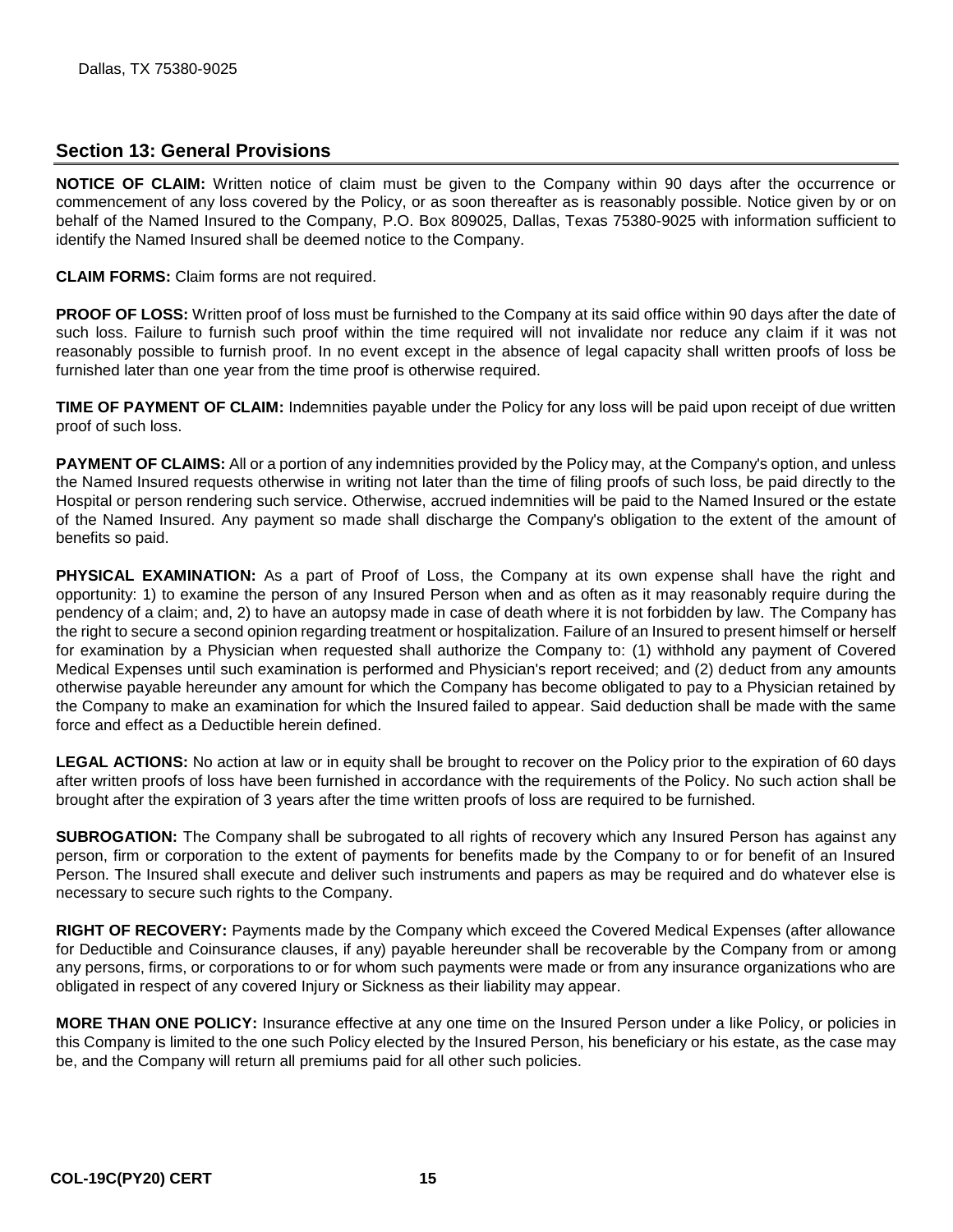## <span id="page-18-0"></span>**Section 14: Online Access to Account Information**

UnitedHealthcare **Student**Resources Insureds have online access to claims status, EOBs, ID cards, network providers, correspondence, and coverage information by logging in to My Account at www.smcovered.com. Insured students who don't already have an online account may simply select the "Create Account" link. Follow the simple, onscreen directions to establish an online account in minutes using the Insured's 7-digit Insurance ID number or the email address on file.

As part of UnitedHealthcare **Student**Resources' environmental commitment to reducing waste, we've adopted a number of initiatives designed to preserve our precious resources while also protecting the security of a student's personal health information.

My Account now includes a message center - a self-service tool that provides a quick and easy way to view any email notifications the Company may have sent. Notifications are securely sent directly to the Insured student's email address. If the Insured student prefers to receive paper copies, he or she may opt-out of electronic delivery by going into My Profile and making the change there.]

#### <span id="page-18-1"></span>**Section 15: ID Cards**

Digital ID cards will be made available to each Insured Person. The Company will send an email notification when the digital ID card is available to be downloaded from My Account. An Insured Person may also use My Account to request delivery of a permanent ID card through the mail.

#### <span id="page-18-2"></span>**Section 16: UHCSR Mobile App**

The UHCSR Mobile App is available for download from Google Play or the App Store. Features of the Mobile App include easy access to:

- ID Cards view, save to your device, fax or email directly to your provider. Covered Dependents are also included.
- Provider Search search for In-Network participating healthcare or Mental Health providers, find contact information for the provider's office or facility, and locate the provider's office or facility on a map.
- Find My Claims view claims received within the past 120 days for both the primary Insured and covered Dependent; includes provider, date of service, status, claim amount and amount paid.

40.

## <span id="page-18-3"></span>**Section 17: Important Company Contact Information**

The Policy is Underwritten by: **H&W Indemnity (SPC), Ltd. for and on behalf of Student Resources SP Governors Square, Building 4, 2nd Floor 23 Lime Tree Bay Avenue P.O. Box 1051 Grand Cayman, BWI**

Administrative Office: StudentResources(SPC) Ltd., A UnitedHealth Group Company P.O. Box 809025 Dallas, Texas 75380-9025 1-866-352-8632 Web site: www.smcovered.com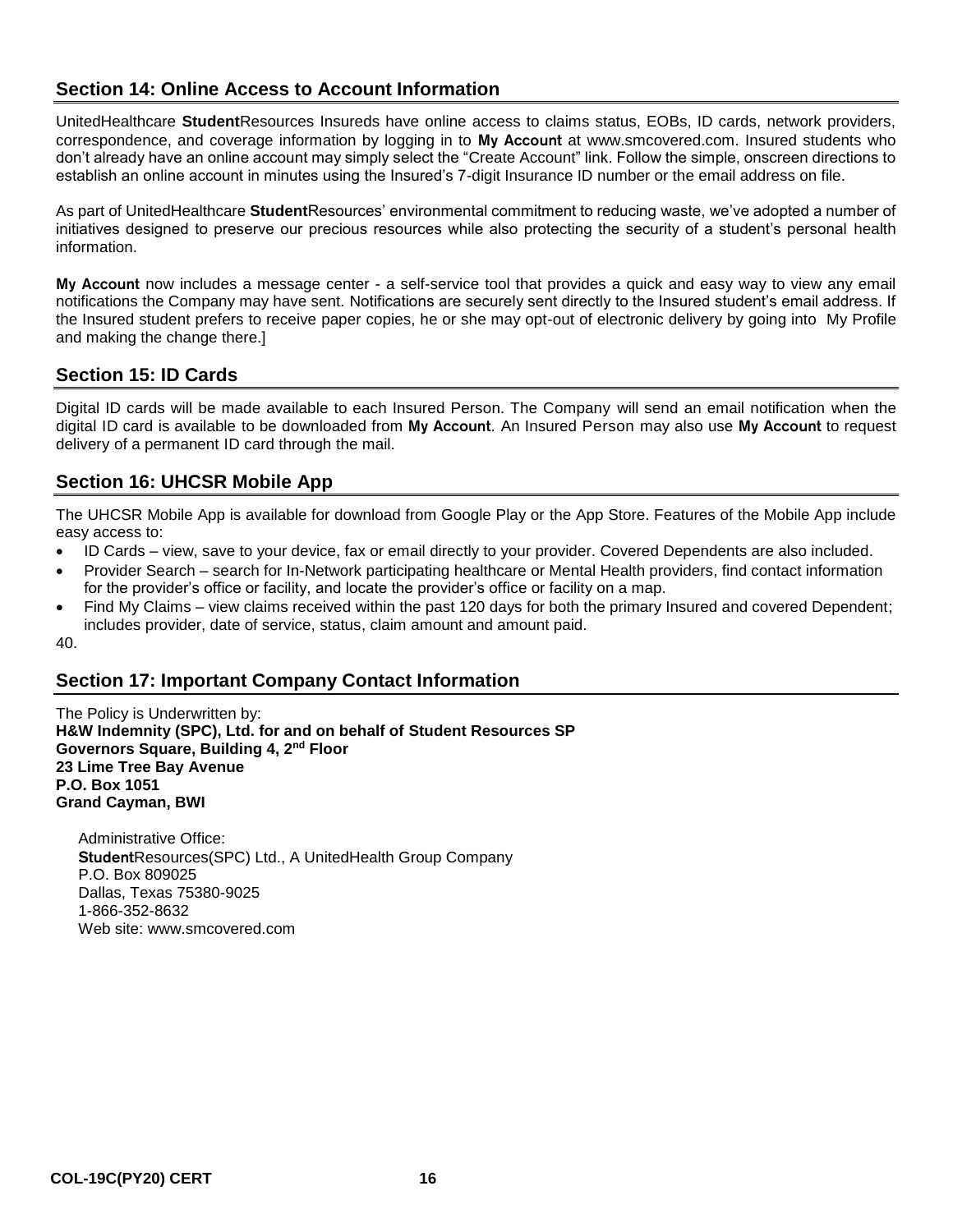#### **STUDENT MEDICOVER SP-BASIC-SM STUDENT PLAN 2020-203043-91 Injury and Sickness Benefits**

| <b>Policy Maximum Benefit</b>         | \$500,000 (For each Injury or Sickness)     |
|---------------------------------------|---------------------------------------------|
| <b>Deductible Preferred Provider</b>  | \$100 (Per Insured Person, Per Policy Year) |
| <b>Deductible Out-of-Network</b>      | \$500 (Per Insured Person, Per Policy Year) |
| <b>Coinsurance Preferred Provider</b> | 80% except as noted below                   |
| <b>Coinsurance Out-of-Network</b>     | 70% except as noted below                   |

The Policy provides benefits for the Covered Medical Expenses incurred by an Insured Person for loss due to a covered Injury or Sickness.

The Preferred Provider for this plan is UnitedHealthcare Options PPO.

If care is received from a Preferred Provider any Covered Medical Expenses will be paid at the Preferred Provider level of benefits. If a Preferred Provider is not available in the Network Area, benefits will be paid at the level of benefits shown as Preferred Provider benefits. If the Covered Medical Expense is incurred for Emergency Services when due to a Medical Emergency, benefits will be paid at the Preferred Provider level of benefits. In all other situations, reduced or lower benefits will be provided when an Out-of-Network provider is used.

**Student Health Center Benefits**: The Deductible and Copays will be waived and benefits will be paid at the Preferred Provider level of benefits when treatment is rendered at the Student Health Center.

Benefits are calculated on a Policy Year basis unless otherwise specifically stated. When benefits limits apply, benefits will be paid up to the maximum benefit for each service as scheduled below. All benefits are subject to the Policy Maximum Benefit, unless otherwise specifically stated. All benefit maximums are combined Preferred Provider and Out-of-Network unless otherwise specifically stated. Please refer to the Medical Expense Benefits – Injury and Sickness section of the Certificate of Coverage for a description of the Covered Medical Expenses for which benefits are available. Covered Medical Expenses include:

| Inpatient                       | <b>Preferred Provider</b>            | <b>Out-of-Network</b>                |
|---------------------------------|--------------------------------------|--------------------------------------|
| <b>Room and Board Expense</b>   | \$100 Copay per Hospital Confinement | \$100 Copay per Hospital Confinement |
|                                 | <b>Preferred Allowance</b>           | <b>Usual and Customary Charges</b>   |
|                                 | not subject to Deductible            | not subject to Deductible            |
| <b>Intensive Care</b>           | \$100 Copay per Hospital Confinement | \$100 Copay per Hospital Confinement |
|                                 | Preferred Allowance                  | <b>Usual and Customary Charges</b>   |
|                                 | not subject to Deductible            | not subject to Deductible            |
| <b>Hospital Miscellaneous</b>   | <b>Preferred Allowance</b>           | Usual and Customary Charges          |
| <b>Expenses</b>                 | after Deductible                     | after Deductible                     |
| Physiotherapy is limited to 30  |                                      |                                      |
| visits maximum per Policy year. | Physiotherapy is subject to a \$35   |                                      |
|                                 | Copay per visit                      |                                      |
|                                 | not subject to Deductible            |                                      |
| <b>Routine Newborn Care</b>     | Paid as any other Sickness           | Paid as any other Sickness           |
|                                 |                                      |                                      |
|                                 |                                      |                                      |
|                                 |                                      |                                      |
|                                 |                                      |                                      |
|                                 |                                      |                                      |
|                                 |                                      |                                      |
|                                 |                                      |                                      |
|                                 |                                      |                                      |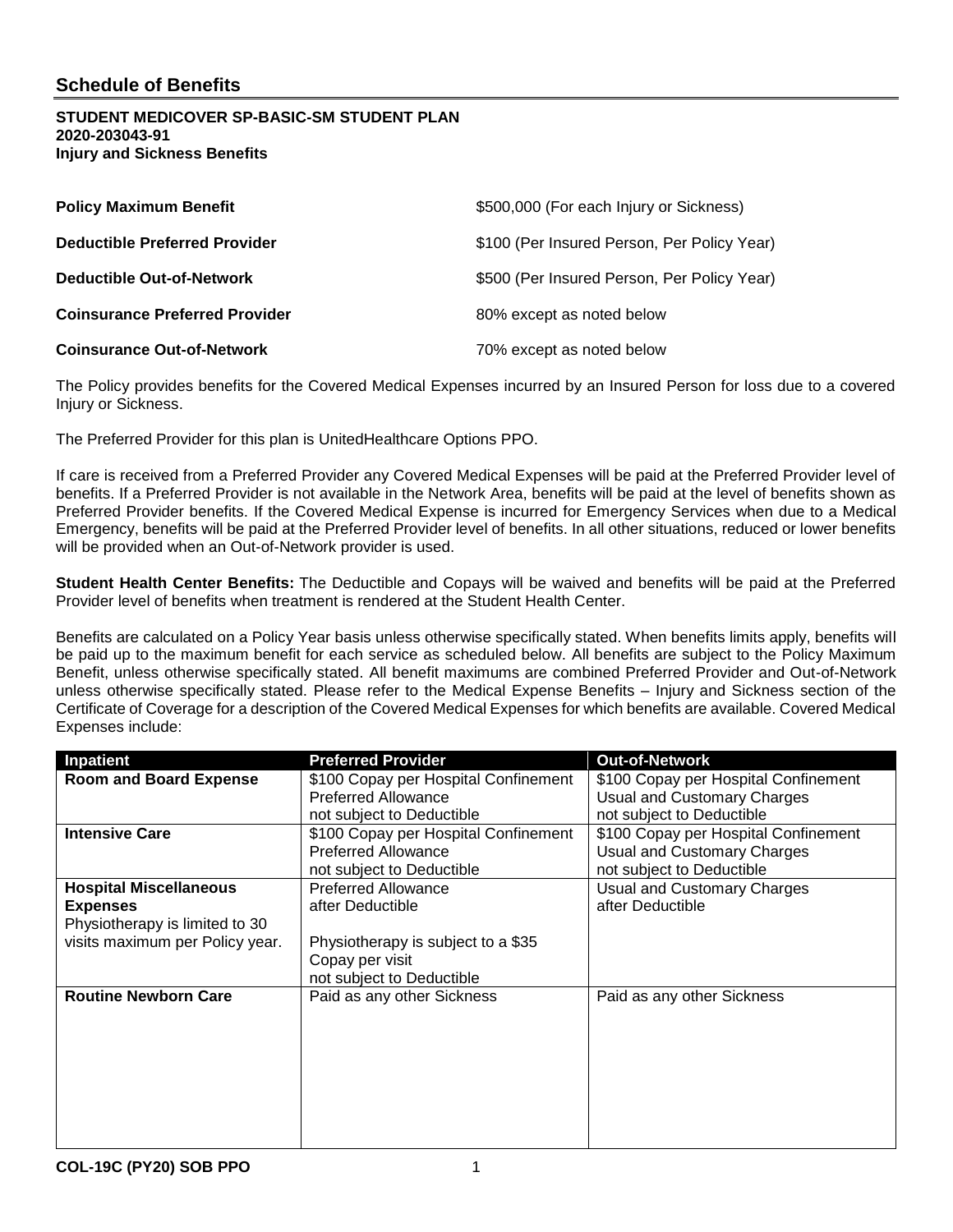| <b>Surgery</b><br>\$5,000 maximum per Policy<br>Year                                                                                                                                                                                                          | <b>Preferred Allowance</b><br>after Deductible     | Usual and Customary Charges<br>after Deductible |
|---------------------------------------------------------------------------------------------------------------------------------------------------------------------------------------------------------------------------------------------------------------|----------------------------------------------------|-------------------------------------------------|
| If two or more procedures are<br>performed through the same<br>incision or in immediate<br>succession at the same<br>operative session, the maximum                                                                                                           |                                                    |                                                 |
| amount paid will not exceed 50%<br>of the second procedure and                                                                                                                                                                                                |                                                    |                                                 |
| 50% of all subsequent<br>procedures.                                                                                                                                                                                                                          |                                                    |                                                 |
| <b>Assistant Surgeon Fees</b>                                                                                                                                                                                                                                 | No Benefits                                        | No Benefits                                     |
| <b>Anesthetist Services</b>                                                                                                                                                                                                                                   | 30% of surgery allowance<br>after Deductible       | 30% of surgery allowance<br>after Deductible    |
| <b>Registered Nurse's Services</b>                                                                                                                                                                                                                            | <b>Preferred Allowance</b>                         | <b>Usual and Customary Charges</b>              |
|                                                                                                                                                                                                                                                               | after Deductible                                   | after Deductible                                |
| <b>Physician's Visits</b>                                                                                                                                                                                                                                     | \$50 Copay per visit                               | <b>Usual and Customary Charges</b>              |
| 30 visits maximum per Policy                                                                                                                                                                                                                                  | <b>Preferred Allowance</b>                         | after Deductible                                |
| Year                                                                                                                                                                                                                                                          | not subject to Deductible                          |                                                 |
| <b>Pre-admission Testing</b>                                                                                                                                                                                                                                  | <b>Preferred Allowance</b>                         | <b>Usual and Customary Charges</b>              |
| Payable within 7 working days<br>prior to admission.                                                                                                                                                                                                          | after Deductible                                   | after Deductible                                |
|                                                                                                                                                                                                                                                               |                                                    |                                                 |
| <b>Outpatient</b>                                                                                                                                                                                                                                             | <b>Preferred Provider</b>                          | <b>Out-of-Network</b>                           |
| <b>Surgery</b>                                                                                                                                                                                                                                                | <b>Preferred Allowance</b>                         | <b>Usual and Customary Charges</b>              |
| \$5,000 maximum per Policy                                                                                                                                                                                                                                    | after Deductible                                   | after Deductible                                |
| Year                                                                                                                                                                                                                                                          |                                                    |                                                 |
| If two or more procedures are<br>performed through the same<br>incision or in immediate<br>succession at the same<br>operative session, the maximum<br>amount paid will not exceed 50%<br>of the second procedure and<br>50% of all subsequent<br>procedures. |                                                    |                                                 |
| Day Surgery Miscellaneous                                                                                                                                                                                                                                     | \$100 Copay per date of service                    | \$100 Copay per date of service                 |
| \$3,000 maximum per Policy                                                                                                                                                                                                                                    | <b>Preferred Allowance</b>                         | <b>Usual and Customary Charges</b>              |
| Year                                                                                                                                                                                                                                                          | not subject to Deductible<br>No Benefits           | not subject to Deductible<br>No Benefits        |
| <b>Assistant Surgeon Fees</b><br><b>Anesthetist Services</b>                                                                                                                                                                                                  | 30% of surgery allowance                           | 30% of surgery allowance                        |
|                                                                                                                                                                                                                                                               | after Deductible                                   | after Deductible                                |
| <b>Physician's Visits</b>                                                                                                                                                                                                                                     | \$50 Copay per visit<br><b>Preferred Allowance</b> | <b>Usual and Customary Charges</b>              |
| 30 visits maximum per Policy<br>Year                                                                                                                                                                                                                          | not subject to Deductible                          | after Deductible                                |
| Physiotherapy                                                                                                                                                                                                                                                 | \$35 Copay per visit                               | <b>Usual and Customary Charges</b>              |
|                                                                                                                                                                                                                                                               | <b>Preferred Allowance</b>                         | after Deductible                                |
| 30 visits maximum per Policy<br>Year                                                                                                                                                                                                                          | not subject to Deductible                          |                                                 |
| <b>Medical Emergency Expenses</b>                                                                                                                                                                                                                             | \$300 Copay per visit                              | \$300 Copay per visit                           |
| The Copay will be waived if                                                                                                                                                                                                                                   | <b>Preferred Allowance</b>                         | 80% of Usual and Customary Charges              |
| admitted to the Hospital.                                                                                                                                                                                                                                     | not subject to Deductible                          | not subject to Deductible                       |
| Treatment must be rendered<br>within 72 hours from the time of<br>Injury or first onset of Sickness.                                                                                                                                                          |                                                    |                                                 |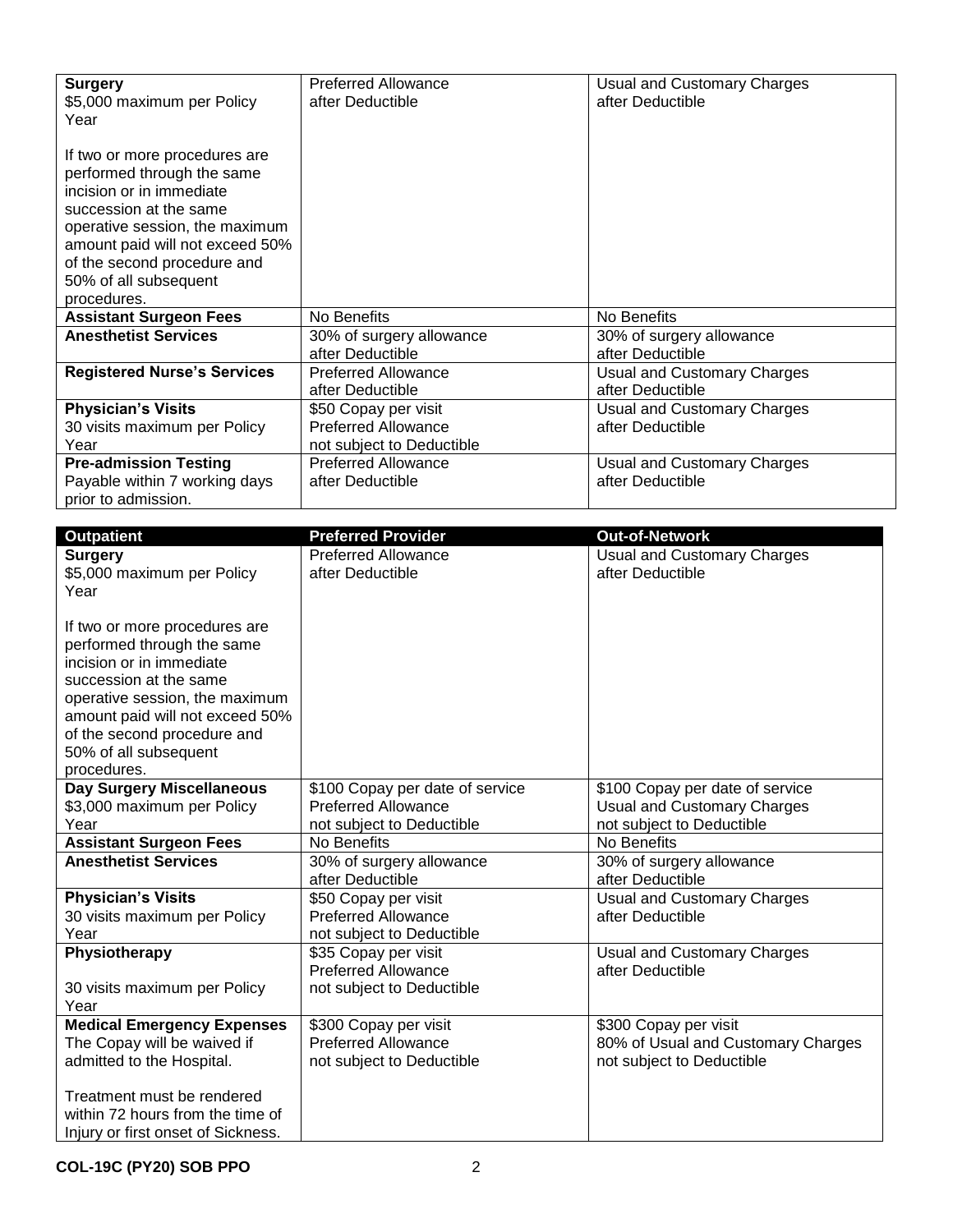| <b>Diagnostic X-ray Services</b>                               | <b>Preferred Allowance</b>                     | Usual and Customary Charges                                     |
|----------------------------------------------------------------|------------------------------------------------|-----------------------------------------------------------------|
| \$500 maximum per Policy Year                                  | after Deductible                               | after Deductible                                                |
| <b>Radiation Therapy</b><br>\$1,000 maximum per Policy<br>Year | <b>Preferred Allowance</b><br>after Deductible | Usual and Customary Charges<br>after Deductible                 |
| <b>Laboratory Procedures</b>                                   | <b>Preferred Allowance</b>                     | Usual and Customary Charges                                     |
| \$500 maximum per Policy Year                                  | after Deductible                               | after Deductible                                                |
| <b>Tests and Procedures</b>                                    | <b>Preferred Allowance</b>                     | Usual and Customary Charges                                     |
| \$500 maximum per Policy Year                                  | after Deductible                               | after Deductible                                                |
| Chemotherapy<br>\$1,000 maximum per Policy<br>Year             | <b>Preferred Allowance</b><br>after Deductible | Usual and Customary Charges<br>after Deductible                 |
| <b>Prescription Drugs</b><br>\$250 maximum per Policy Year     | No Benefits                                    | 70% of Usual and Customary Charges<br>not subject to Deductible |

| Other                             | <b>Preferred Provider</b>              | <b>Out-of-Network</b>              |
|-----------------------------------|----------------------------------------|------------------------------------|
| <b>Ambulance Services</b>         | <b>Preferred Allowance</b>             | <b>Usual and Customary Charges</b> |
|                                   | after Deductible                       | after Deductible                   |
| <b>Durable Medical Equipment</b>  | <b>Preferred Allowance</b>             | <b>Usual and Customary Charges</b> |
| \$1,000 maximum per Policy        | after Deductible                       | after Deductible                   |
| Year                              |                                        |                                    |
| <b>Consultant Physician Fees</b>  | \$50 Copay per visit                   | <b>Usual and Customary Charges</b> |
| 30 visits maximum per Policy      | <b>Preferred Allowance</b>             | after Deductible                   |
| Year                              | not subject to Deductible              |                                    |
| <b>Dental Treatment</b>           | <b>Preferred Allowance</b>             | 80% of Usual and Customary Charges |
| Benefits paid on Injury to Sound, | after Deductible                       | after Deductible                   |
| Natural Teeth only.               |                                        |                                    |
|                                   |                                        |                                    |
| \$500 maximum per Policy Year     |                                        |                                    |
| <b>Mental Illness Treatment</b>   | Inpatient:                             |                                    |
|                                   |                                        | <b>Usual and Customary Charges</b> |
| Inpatient:                        | 100% of Preferred Allowance            | after Deductible                   |
| \$10,000 maximum per Policy       | after Deductible                       |                                    |
| Year                              |                                        |                                    |
|                                   |                                        |                                    |
| <b>Outpatient:</b>                |                                        |                                    |
| \$5,000 maximum per Policy        | <b>Outpatient: Preferred Allowance</b> |                                    |
| Year                              | after Deductible                       |                                    |
| 40 visits maximum per Policy      |                                        |                                    |
| Year                              |                                        |                                    |
| <b>Substance Use Disorder</b>     | Paid as any other Sickness             | Paid as any other Sickness         |
| Treatment                         |                                        |                                    |
| <b>Maternity:</b>                 | Paid as any other Sickness             | Paid as any other Sickness         |
| Normal delivery: \$5,000          |                                        |                                    |
| maximum per Policy Year           |                                        |                                    |
|                                   |                                        |                                    |
| C-section delivery: \$7,500       |                                        |                                    |
| maximum per Policy Year           |                                        |                                    |
|                                   |                                        |                                    |
| Conception must occur after the   |                                        |                                    |
| Insured's effective date under    |                                        |                                    |
| this Policy                       |                                        |                                    |
| <b>Complications of Pregnancy</b> |                                        |                                    |
|                                   | Paid as any other Sickness             | Paid as any other Sickness         |
| Normal delivery: \$5,000          |                                        |                                    |
| maximum per Policy Year           |                                        |                                    |
|                                   |                                        |                                    |
| C-section delivery: \$7,500       |                                        |                                    |
| maximum per Policy Year           |                                        |                                    |
|                                   |                                        |                                    |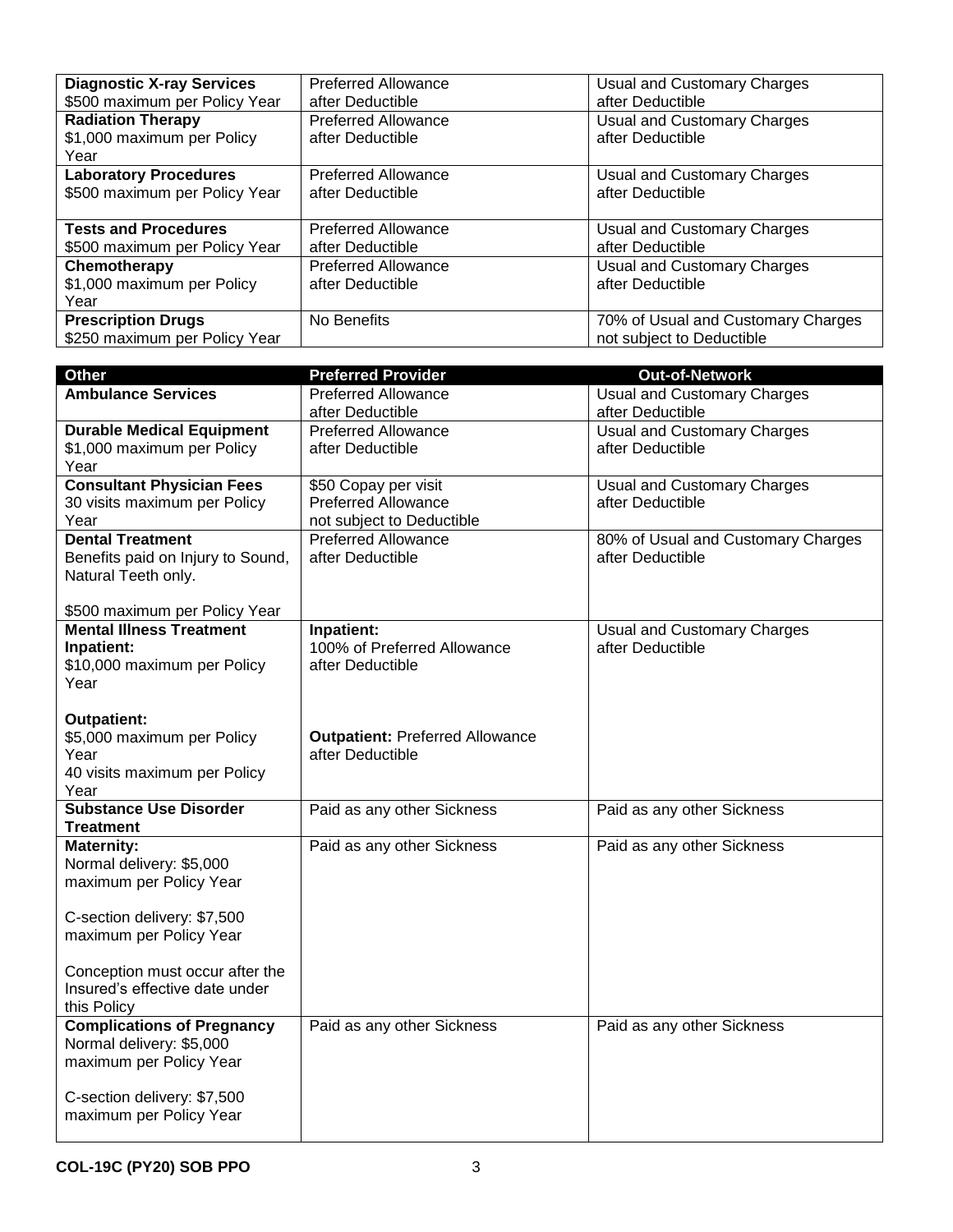| Conception must occur after the<br>Insured's effective date under<br>this Policy |                            |                                    |
|----------------------------------------------------------------------------------|----------------------------|------------------------------------|
| <b>Elective Abortion</b>                                                         | <b>Preferred Allowance</b> | Usual and Customary Charges        |
| \$1,500 maximum per Policy                                                       | after Deductible           | after Deductible                   |
| Year<br><b>Reconstructive Breast Surgery</b>                                     | Paid as any other Sickness | Paid as any other Sickness         |
| <b>Following Mastectomy</b>                                                      |                            |                                    |
| <b>Diabetes Services</b>                                                         | Paid as any other Sickness | Paid as any other Sickness         |
| <b>High Cost Procedures</b>                                                      | \$200 Copay per visit      | \$200 Copay per visit              |
| \$850 maximum per Policy Year                                                    | <b>Preferred Allowance</b> | <b>Usual and Customary Charges</b> |
|                                                                                  | not subject to Deductible  | not subject to Deductible          |
| <b>Urgent Care Center</b>                                                        | \$100 Copay per visit      | \$100 Copay per visit              |
|                                                                                  | <b>Preferred Allowance</b> | <b>Usual and Customary Charges</b> |
|                                                                                  | not subject to Deductible  | not subject to Deductible          |
| <b>Approved Clinical Trials</b>                                                  | No Benefits                | No Benefits                        |
| <b>Titers</b>                                                                    | <b>Preferred Allowance</b> | Usual and Customary Charges        |
| Benefits are limited to titers                                                   | after Deductible           | after Deductible                   |
| related to immunizations for the                                                 |                            |                                    |
| following: Polio Virus Immune                                                    |                            |                                    |
| status, Varicella-Zoster AB, IgG,                                                |                            |                                    |
| Hepatitis B surf AB, MMR, Hep                                                    |                            |                                    |
| B, Hep A, Tdap, and Rubella                                                      |                            |                                    |
| <b>Tuberculosis Screening and</b>                                                | <b>Preferred Allowance</b> | Usual and Customary Charges        |
| <b>Testing</b>                                                                   | after Deductible           | after Deductible                   |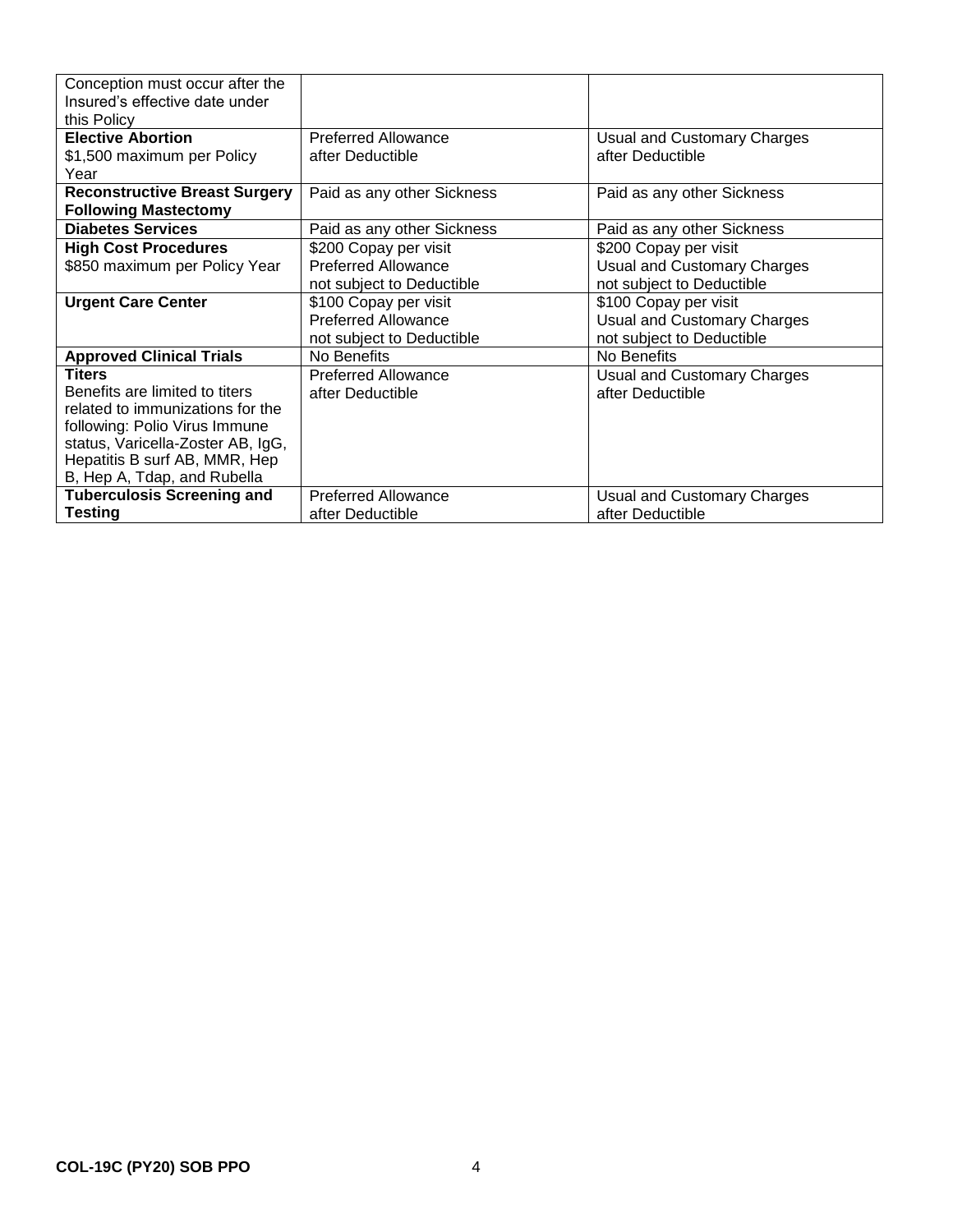## **H&W INDEMNITY (SPC), LTD. FOR AND ON BEHALF OF STUDENT RESOURCES SP**

## **POLICY ENDORSEMENT**

**This endorsement takes effect and expires concurrently with the Policy to which it is attached and is subject to all of the terms and conditions of the Policy not inconsistent therewith.**

**It is hereby understood and agreed that the Policy to which this endorsement is attached is amended as follows:**

An Insured Person under this insurance plan is eligible for Assistance and Evacuation Benefits in addition to the underlying plan coverage. The requirements to receive these benefits are as follows:

International Students, insured spouse, and insured minor child(ren) are eligible to receive Assistance and Evacuation Benefits worldwide, except in their Home Country.

## **Assistance and Evacuation Benefits**

#### **DEFINITIONS**

The following definitions apply to the Assistance and Evacuation Benefits described further below.

"Emergency Medical Event" means an event wherein an Insured Person's medical condition and situation are such that, in the opinion of the Company's affiliate or authorized vendor and the Insured Person's treating physician, the Insured Person requires urgent medical attention without which there would be a significant risk of death, or serious impairment and adequate medical treatment is not available at the Insured Person's initial medical facility.

"Home Country" means, with respect to an Insured Person, the country or territory as shown on the Insured Person's passport or the country or territory of which the Insured Person is a permanent resident.

"Host Country" means, with respect to an Insured Person, the country or territory the Insured Person is visiting or in which the Insured Person is living, which is not the Insured Person's Home Country.

"Physician Advisors" mean physicians retained by the Company's affiliate or authorized vendor for provision of consultative and advisory services to the Company's affiliate or authorized vendor, including the review and analysis of the medical care received by Insured Persons.

An Insured Person must notify the Company's affiliate or authorized vendor to obtain benefits for Medical Evacuation and Repatriation. If the Insured Person doesn't notify the Company's affiliate or authorized vendor, the Insured Person will be responsible for paying all charges and no benefits will be paid.

#### **MEDICAL EVACUATION AND REPATRIATION BENEFITS**

**Emergency Medical Evacuation:** If an Insured Person suffers a Sickness or Injury, experiences an Emergency Medical Event and adequate medical facilities are not available locally in the opinion of the *Medical Director* of the Company's affiliate or authorized vendor, the Company's affiliate or authorized vendor will provide an emergency medical evacuation (under medical supervision if necessary) to the nearest facility capable of providing adequate care by whatever means is necessary. The Company will pay costs for arranging and providing for transportation and related medical services (including the cost of a medical escort if necessary) and medical supplies necessarily incurred in connection with the emergency medical evacuation.

**Dispatch of Doctors/Specialists:** If an Insured Person experiences an Emergency Medical Event and the Company's affiliate or authorized vendor determines that an Insured Person cannot be adequately assessed by telephone for possible medical evacuation from the initial medical facility or that the Insured Person cannot be moved and local treatment is unavailable, the Company's affiliate or authorized vendor will arrange to send an appropriate medical practitioner to the

#### **COL-19C (PY20) END RME 1**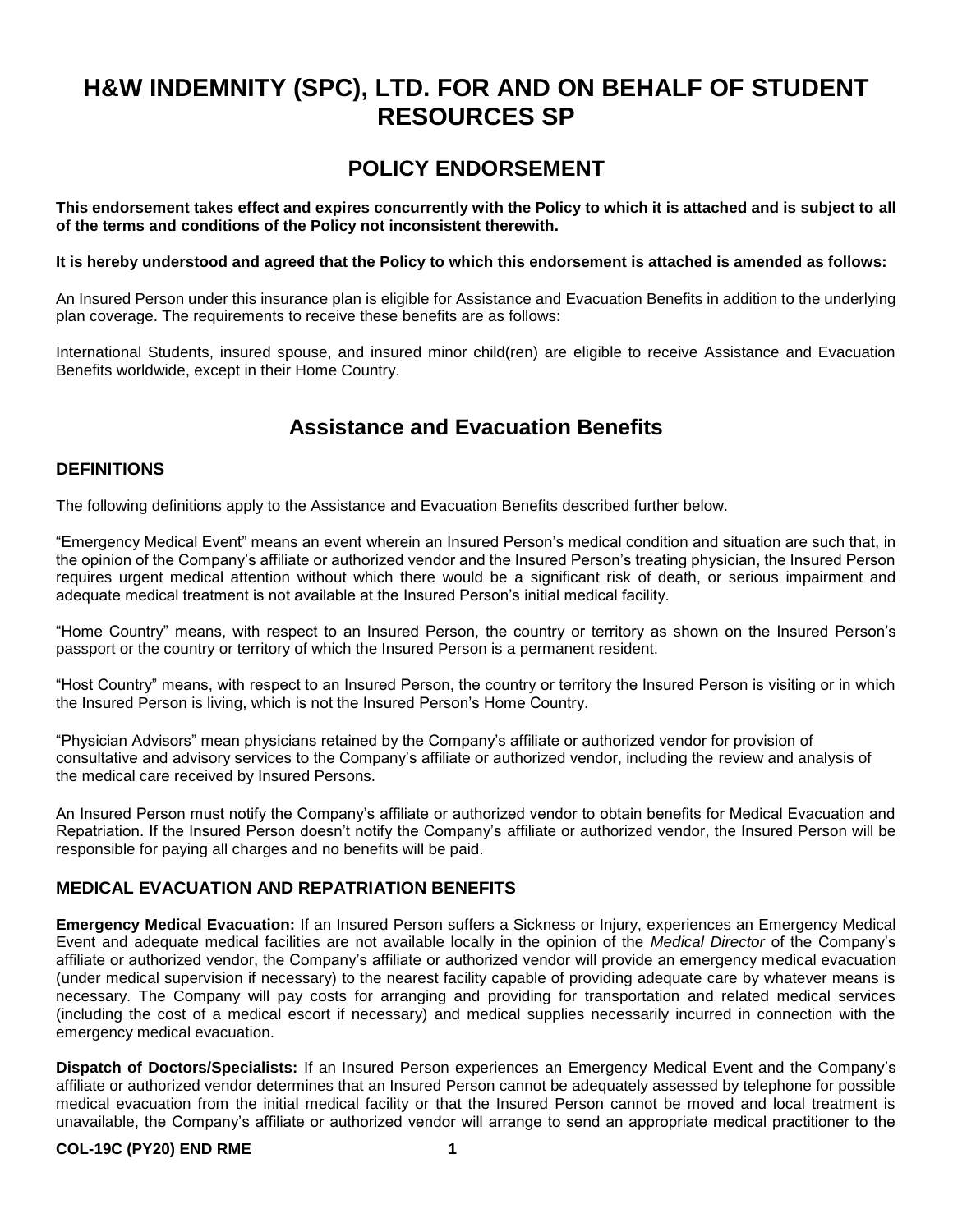Insured Person's location when it deems it appropriate for medical management of a case. The Company will pay costs for transportation and expenses associated with dispatching a medical practitioner to an Insured Person's location, not including the costs of the medical practitioner's service.

**Medical Repatriation**: After an Insured Person receives initial treatment and stabilization for a Sickness or Injury, if the attending physician and the *Medical Director* of the Company's affiliate or authorized vendor determine that it is medically necessary, the Company's affiliate or authorized vendor will transport an Insured Person back to the Insured Person's permanent place of residence for further medical treatment or to recover. The Company will pay costs for arranging and providing for transportation and related medical services (including the cost of a medical escort if necessary) and medical supplies necessarily incurred in connection with the repatriation.

**Transportation after Stabilization:** If Medical Repatriation is not required following stabilization of the Insured Person's condition and discharge from the hospital, the Company's affiliate or authorized vendor will coordinate transportation to the Insured Person's point of origin, Home Country, or Host Country. The Company will pay costs for economy transportation (or upgraded transportation to match an Insured Person's originally booked travel arrangements) to the Insured Person's original point of origin, Home Country or Host Country.

**Transportation to Join a Hospitalized Insured Person:** If an Insured Person who is travelling alone is or will be hospitalized for more than three (3) days due to a Sickness or Injury, the Company's affiliate or authorized vendor will coordinate round-trip airfare for a person of the Insured Person's choice to join the Insured Person. The Company will pay costs for economy class round-trip airfare for a person to join the Insured Person.

**Return of Minor Children:** If an Insured Person's minor child(ren) age 18 or under are present but left unattended as a result of the Insured Person's Injury or Sickness, the Company's affiliate or authorized vendor will coordinate airfare to send them back to the Insured Person's Home Country. The Company's affiliate or authorized vendor will also arrange for the services, transportation expenses, and accommodations of a non-medical escort, if required as determined by the Company's affiliate or authorized vendor. The Company will pay costs for economy class one-way airfare for the minor children (or upgraded transportation to match the Insured Person's originally booked travel arrangement) and, if required, the cost of the services, transportation expenses, and accommodations of a non-medical escort to accompany the minor children back to the Insured Person's Home Country.

**Repatriation of Mortal Remains:** In the event of an Insured Person's death, the Company's affiliate or authorized vendor will assist in obtaining the necessary clearances for the Insured Person's cremation or the return of the Insured Person's mortal remains. The Company's affiliate or authorized vendor will coordinate the preparation and transportation of the Insured Person's mortal remains to the Insured Person's Home Country or place of primary residence, as it obtains the number of certified death certificates required by the Host Country and Home Country to release and receive the remains. The Company will pay costs for the certified death certificates required by the Home Country or Host Country to release the remains and expenses of the preparation and transportation of the Insured Person's mortal remains to the Insured Person's Home Country or place of primary residence.

#### **CONDITIONS AND LIMITATIONS**

Assistance and Evacuation Benefits shall only be provided to an Insured Person after the Company's affiliate or authorized vendor receives the request (in writing or via phone) from the Insured Person or an authorized representative of the Insured Person of the need for the requested Assistance and Evacuation Benefits. In all cases, the requested Assistance and Evacuation Benefits services and payments must be arranged, authorized, verified and approved in advance by the Company's affiliate or authorized vendor.

With respect to any evacuation requested by an Insured Person, the Company's affiliate or authorized vendor reserves the right to determine, at its sole discretion, the need for and the feasibility of an evacuation and the means, method, timing, and destination of such evacuation, and may consult with relevant third-parties, including as applicable, Physician Advisors and treating physicians as needed to make its determination.

In the event an Insured Person is incapacitated or deceased, his/her designated or legal representative shall have the right to act for and on behalf of the Insured Person.

The following Exclusions and Limitations apply to the Assistance and Evacuation Benefits.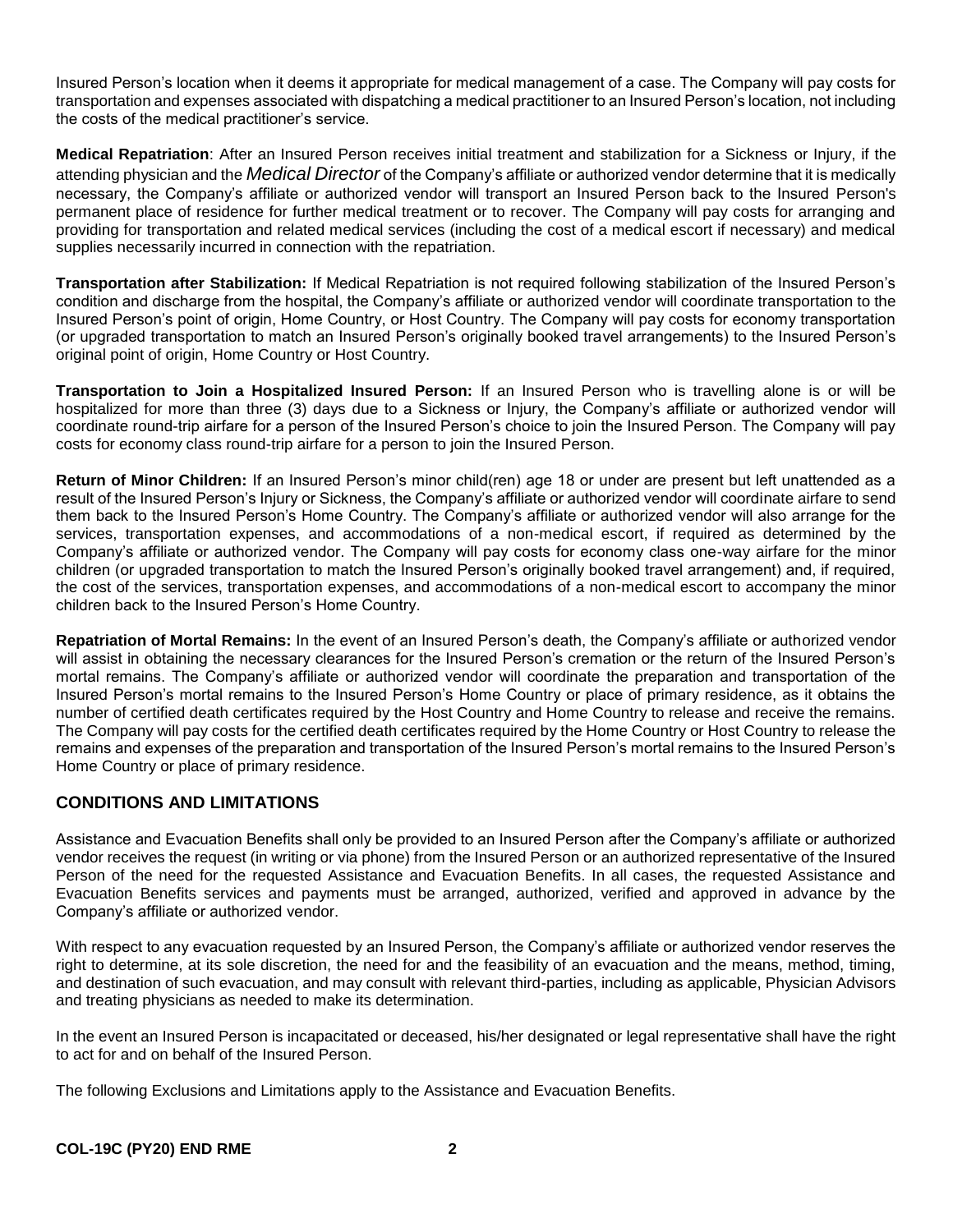In no event shall the Company be responsible for providing Assistance and Evacuation Benefits to an Insured Person in a situation arising from or in connection with any of the following:

- 1. Travel costs that were neither arranged nor approved in advance by the Company's affiliate or authorized vendor.
- 2. Taking part in military or police service operations.
- 3. Insured Person's failure to properly procure or maintain immigration, work, residence or similar type visas, permits or documents.
- 4. The actual or threatened use or release of any nuclear, chemical or biological weapon or device, or exposure to nuclear reaction or radiation, regardless of contributory cause.
- 5. Any evacuation or repatriation that requires an Insured Person to be transported in a biohazard-isolation unit.
- 6. Medical Evacuations from a marine vessel, ship, or watercraft of any kind.
- 7. Medical Evacuations directly or indirectly related to a natural disaster.
- 8. Subsequent Medical Evacuations for the same or related Sickness, Injury or Emergency Medical Event regardless of location.

## **Additional Assistance Services**

The following assistance services will be available to an Insured Person in addition to the Assistance and Evacuation Benefits.

#### **MEDICAL ASSISTANCE SERVICES**

**Worldwide Medical and Dental Referrals:** Upon an Insured Person's request, the Company's affiliate or authorized vendor will provide referrals to physicians, hospitals, dentists, and dental clinics in the area the Insured Person is traveling in order to assist the Insured Person in locating appropriate treatment and quality care.

**Monitoring of Treatment**: As and to the extent permissible, the Company's affiliate or authorized vendor will continually monitor the Insured Person's medical condition. Third-party medical providers may offer consultative and advisory services to the Company's affiliate or authorized vendor in relation to the Insured Person's medical condition, including review and analysis of the quality of medical care received by the Insured Person.

**Facilitation of Hospital Admittance Payments:** The Company's affiliate or authorized vendor will issue a financial guarantee (or wire funds) on behalf of Company up to five thousand dollars (US\$5,000) to facilitate admittance to a foreign (non-US) medical facility.

**Relay of Insurance and Medical Information:** Upon an Insured Person's request and authorization, the Company's affiliate or authorized vendor will relay the Insured Person's insurance benefit information and/or medical records and information to a health care provider or treating physician, as appropriate and permissible, to help prevent delays or denials of medical care. The Company's affiliate or authorized vendor will also assist with hospital admission and discharge planning.

**Medication and Vaccine Transfers:** In the event a medication or vaccine is not available locally, or a prescription medication is lost or stolen, the Company's affiliate or authorized vendor will coordinate the transfer of the medication or vaccine to Insured Persons upon the prescribing physician's authorization, if it is legally permissible.

**Updates to Family, Employer, and Home Physician:** Upon an Insured Person's approval, the Company's affiliate or authorized vendor will provide periodic case updates to appropriate individuals designated by the Insured Person in order to keep them informed.

**Hotel Arrangements:** The Company's affiliate or authorized vendor will assist Insured Persons with the arrangement of hotel stays and room requirements before or after hospitalization or for ongoing care.

**Replacement of Corrective Lenses and Medical Devices:** The Company's affiliate or authorized vendor will assist with the replacement of corrective lenses or medical devices if they are lost, stolen, or broken during travel.

#### **WORLDWIDE DESTINATION INTELLIGENCE**

**COL-19C (PY20) END RME 3**